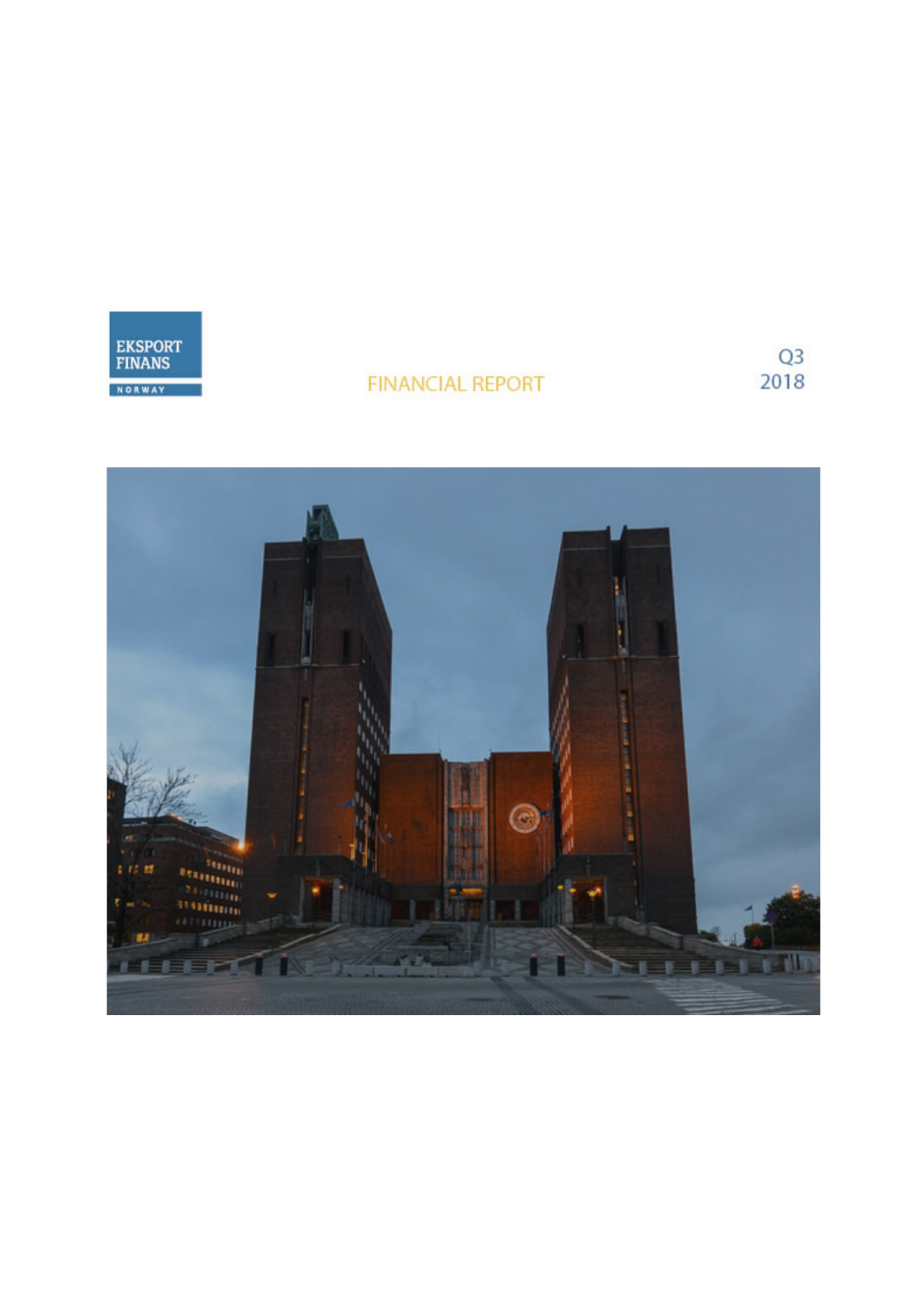| CONDENSED STATEMENT OF PROFIT OR LOSS AND OTHER COMPREHENSIVE INCOME  6 |  |
|-------------------------------------------------------------------------|--|
|                                                                         |  |
|                                                                         |  |
|                                                                         |  |
|                                                                         |  |

Cover photo: Creative Commons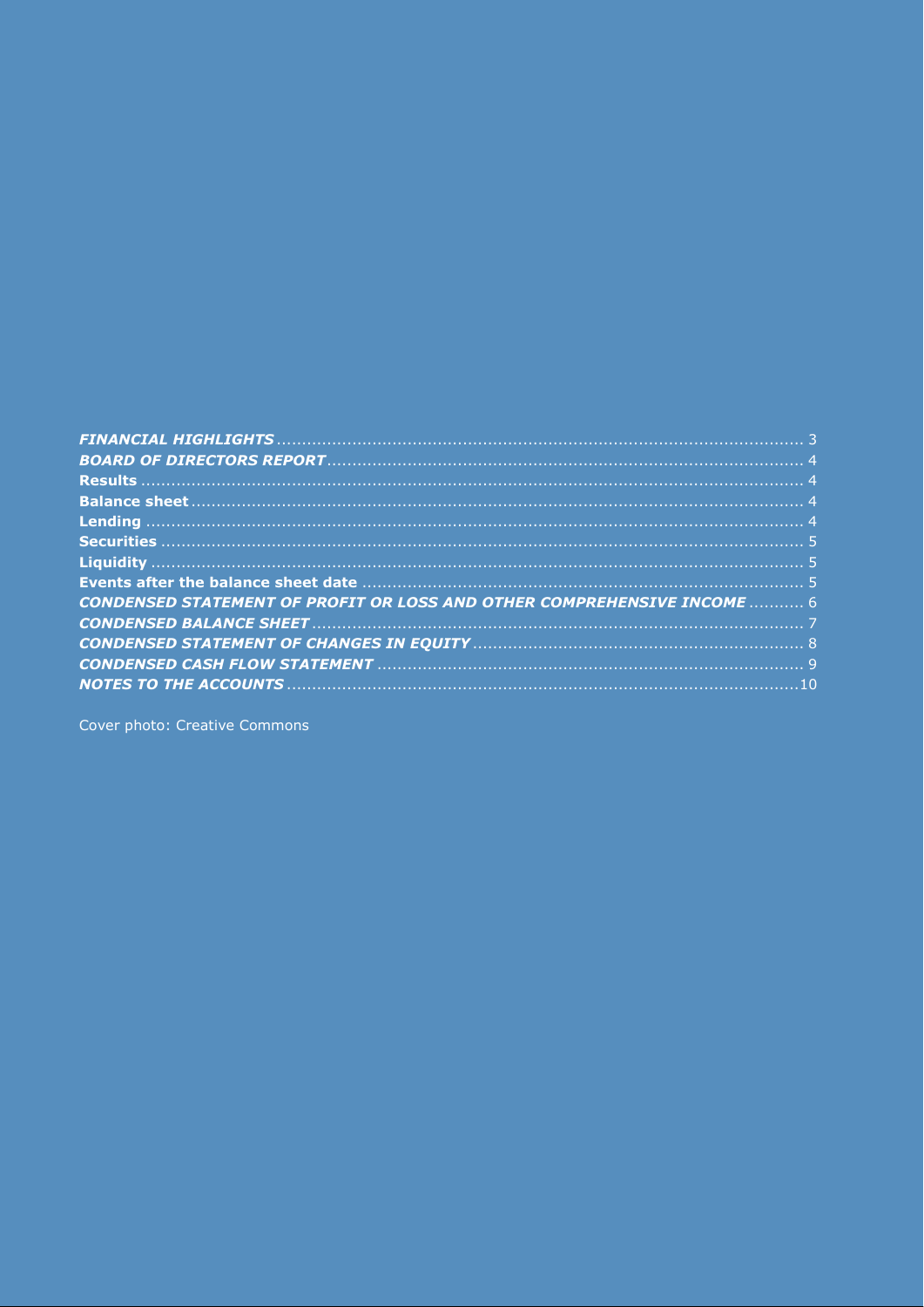# *FINANCIAL HIGHLIGHTS*

<span id="page-2-0"></span>The information for the three quarters ended September 30, 2018 and 2017 are unaudited.

|                                                     |            | Third quarter | First nine months |           |  |
|-----------------------------------------------------|------------|---------------|-------------------|-----------|--|
| (NOK million)                                       | 2018       | 2017          | 2018              | 2017      |  |
|                                                     |            |               |                   |           |  |
| Net interest income                                 | 32         | 40            | 100               | 154       |  |
| Net other operating income/(loss)                   | 8          | (119)         | 62                | (447)     |  |
| Profit/loss for the period                          | 16         | (74)          | 71                | (287)     |  |
| Total comprehensive income 1)                       | 28         | (74)          | 11                | (287)     |  |
| Return on equity <sup>2)</sup>                      | 1.02%      | $(4.3\%)$     | 1.45%             | $(5.5\%)$ |  |
| Net return on average assets and liabilities 3)     | $(0.23\%)$ | $(0.29\%)$    | $(0.21\%)$        | 0.16%     |  |
| Net operating expenses / average assets $4$ )       | 0.38%      | 0.32%         | 0.44%             | 0.42%     |  |
|                                                     |            |               |                   |           |  |
| <b>Total assets</b>                                 | 18,785     | 23,993        | 18,785            | 23,993    |  |
| Loans outstanding 5)                                | 9,495      | 12,669        | 9,495             | 12,669    |  |
| Public sector borrowers or guarantors <sup>6)</sup> | 45.2%      | 45.3%         | 45.2%             | 45.3%     |  |
|                                                     |            |               |                   |           |  |
| Core capital adequacy                               | 104.0%     | 77.1%         | 104.0%            | 77.1%     |  |
| Leverage ratio                                      | 32.8%      | 27.0%         | 32.8%             | 27.0%     |  |
|                                                     |            |               |                   |           |  |
| Exchange rate NOK/USD 7)                            | 8.1777     | 7.9726        | 8.1777            | 7.9726    |  |

### **Definitions**

- 1) Figures are not comparable due to the transition to IFRS 9 as of January 1, 2018. Total comprehensive income for the period includes net gains on financial instruments at fair value of NOK 63 million and net losses on financial liabilities booked as other comprehensive income of NOK 60 million for the first nine months of 2018 compared to net losses on financial instruments at fair value of NOK 446 million for the first nine months of 2017. For the third quarter of 2018 net gains on financial instruments at fair value amount to NOK 9 million and net gains on financial liabilities booked as other comprehensive income of NOK 12 million compared to net losses on financial instruments at fair value of NOK 118 million in the third quarter of 2017.
- 2) Return on equity: Profit/loss for the period/average equity (average of opening and closing balance).
- 3) Net return on average assets and liabilities: The difference between net interest income/average interest generating assets and net interest expense/average interest-bearing liabilities (average of daily calculations for the period).
- 4) Net operating expenses (salaries and other administrative expenses + depreciation + other expenses other income)/average assets (average of opening and closing balance).
- 5) Total loans outstanding: Consists of loans due from customers and part of loans due from credit institutions in the balance sheet. Accrued interest and unrealized gains/(losses) are not included. For more information, see notes 4, 5 and 6 to the accompanying condensed financial statements.
- 6) The ratio of public sector loans (municipalities, counties and Norwegian and foreign central government, including the Norwegian Export Credit Guarantee Agency (GIEK) as borrowers or guarantors) to total lending.
- 7) Exchange rate at balance sheet date.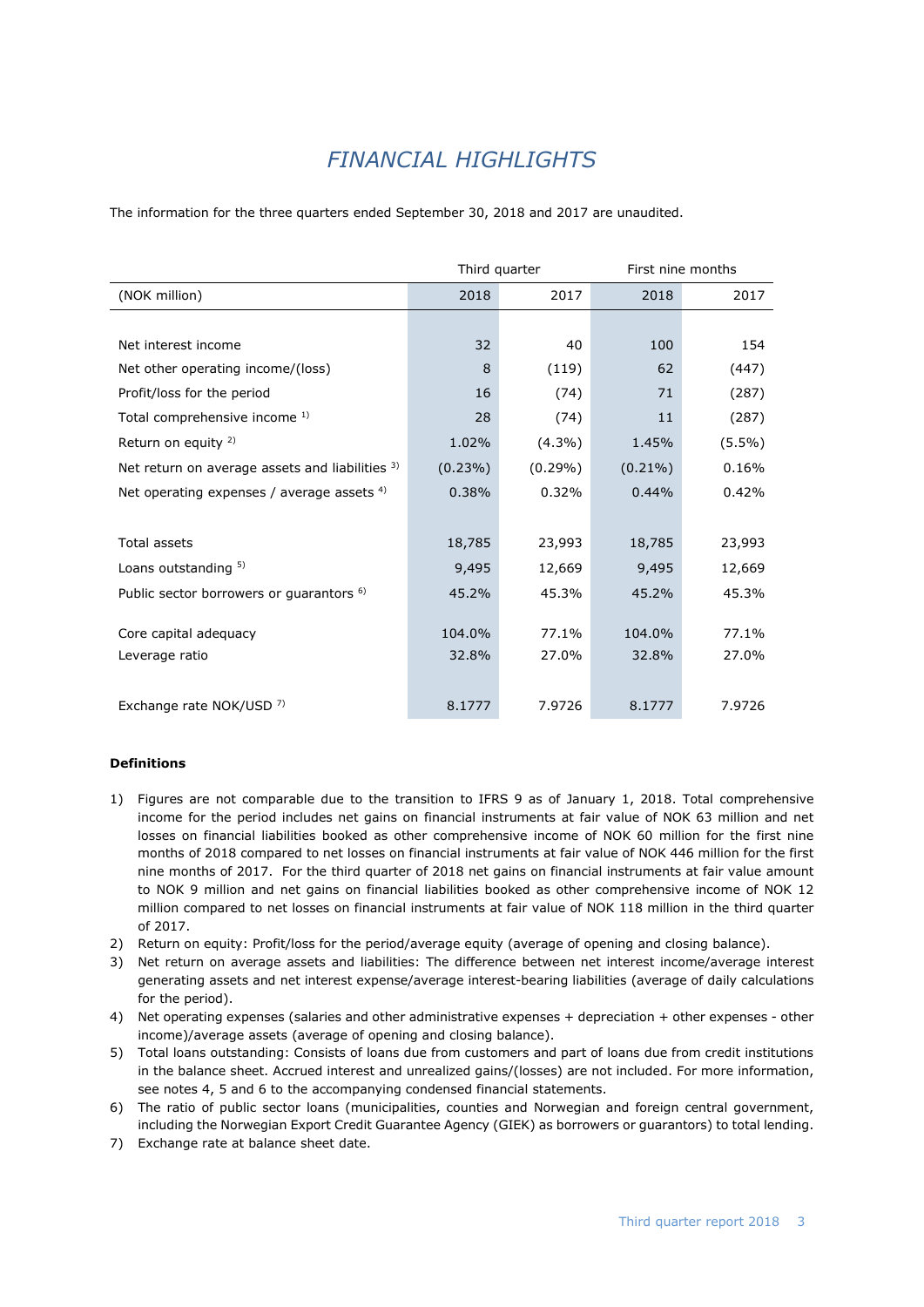## *BOARD OF DIRECTORS' REPORT*

### <span id="page-3-1"></span><span id="page-3-0"></span>Results

### **Third quarter 2018**

Net interest income was NOK 32 million in the third quarter of 2018 compared to NOK 40 million in the same period of 2017. The decrease was mainly due to the reduction in interest generating assets.

Profit for the period was NOK 16 million in the third quarter of 2018 compared to negative NOK 74 million in the third quarter of 2017.The difference is mainly due to the implementation of IFRS in 2018 as explained below.

### **First nine months 2018**

Net interest income was NOK 100 million in the first nine months of 2018, compared to NOK 154 million in the first nine months of 2017. The decrease was mainly due to the reduction of interest generating assets.

Net other operating income was positive NOK 62 million in the first nine months of 2018, compared to negative NOK 447 million in the same period of 2017. In the first nine months of 2018, this figure consisted mainly of unrealized gains on Eksportfinans' securities portfolio.

Due to the transition to IFRS 9 as of January 1, 2018, the credit spread effect of fair value adjustments on Eksportfinans' own debt is recognized as other comprehensive income in the first nine months of 2018, while it is included in net other operating income in 2017. In the first nine months of 2017, the credit spread effect of fair value adjustments on own debt included in net other operating income, was negative NOK 433 million. The comparable figure for the first nine months of 2018, recognized as other comprehensive income, is negative NOK 80 million.

Total operating expenses amounted to NOK 67 million in the first nine months of 2018, compared to NOK 90 million in the same period of 2017. The main reason for the decrease is the high advisory fees during the

first half-year of 2017.

Profit for the first nine months of 2018 was NOK 71 million, compared to negative NOK 287 million for the first nine months of 2017. The profit in 2018 is mainly due to the profits from the sale of the ABS portfolio (as explained in the section "Securities"), while the negative figure in 2017 is mainly due to unrealized losses on Eksportfinans own debt.

Total comprehensive income was positive NOK 11 million in the first nine months of 2018, compared to negative NOK 287 million in the corresponding period of 2017. The fluctuations in these figures are primarily due to unrealized losses and gains on Eksportfinans' own debt, as explained above.

## <span id="page-3-2"></span>Balance sheet

Total assets amounted to NOK 18.8 billion at September 30, 2018, compared to NOK 22.4 billion at December 31, 2017 and NOK 24.0 billion at September 30, 2017. The reduction was due to scheduled repayments of debt.

Outstanding bond debt was NOK 11.0 billion at September 30, 2018, compared to NOK 14.0 billion at December 31, 2017 and NOK 14.5 billion at September 30, 2017.

The core capital ratio was 104.0 percent at September 30, 2018, compared to 94.2 percent at December 31, 2017 and 77.1 percent at September 30, 2017. The increase is due to a reduction in risk weighted assets which exceeds the equity reduction due to the disbursement of NOK 500 million to shareholders in July 2018.

### <span id="page-3-3"></span>Lending

The volume of total outstanding loans was NOK 9.5 billion at September 30, 2018, compared to NOK 12.2 billion at December 31, 2017 and NOK 12.7 billion at September 30, 2017. The decrease in outstanding loans is a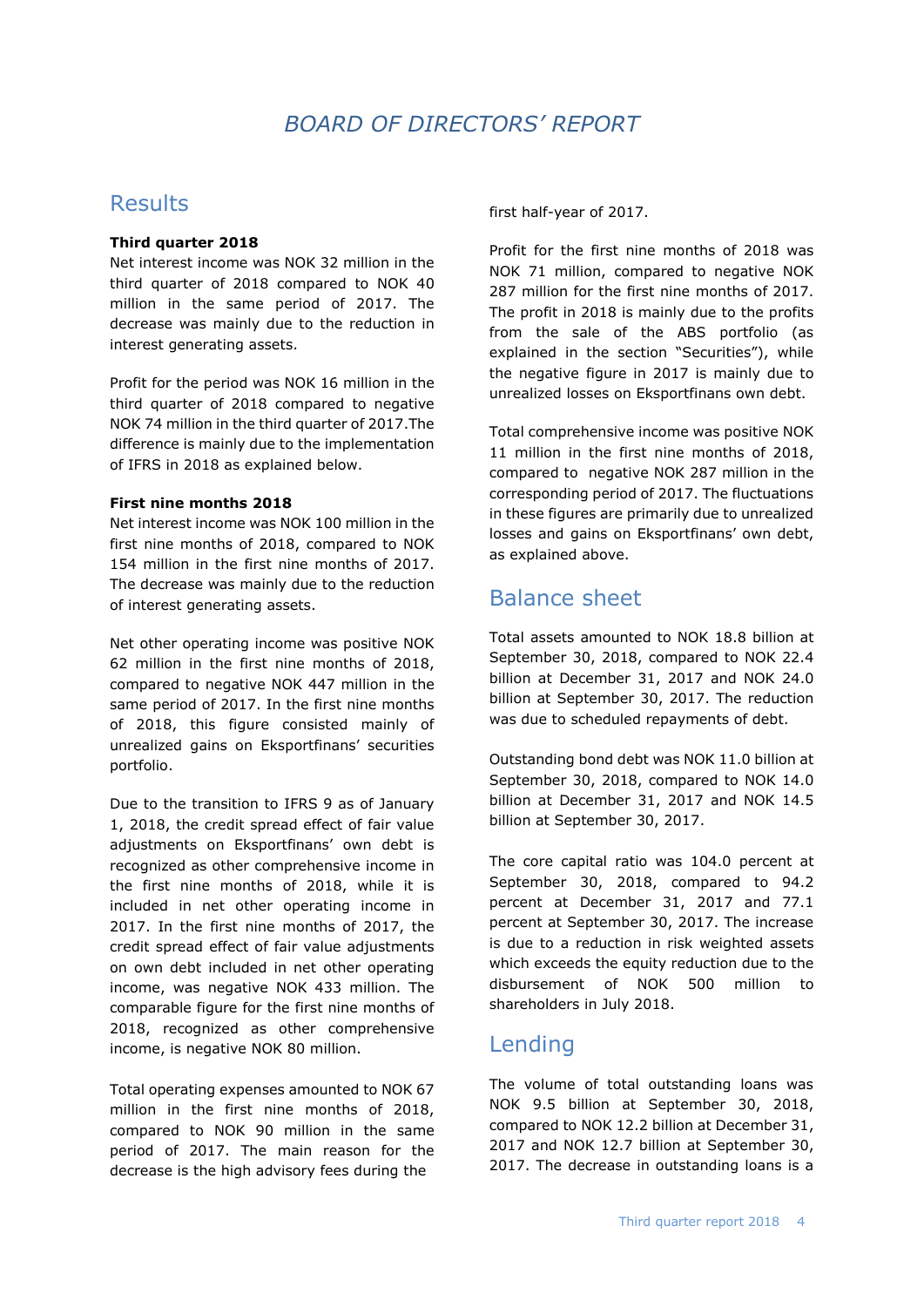#### **Table: Estimated cumulative liquidity**

|                                                  |                        | Estimated      |                         |
|--------------------------------------------------|------------------------|----------------|-------------------------|
|                                                  | Estimated              | loan           | Estimated               |
|                                                  | debt                   | receivables    | cumulative              |
| (NOK billion)                                    | maturing <sup>2)</sup> | maturing $3$ ) | liquidity <sup>4)</sup> |
|                                                  |                        |                |                         |
| Short-term liquidity Sept. 30 2018 <sup>1)</sup> |                        |                | 6.5                     |
| 2018                                             | 0.0                    | 0.6            | 7.1                     |
| 2019                                             | 4.4                    | 2.7            | 5.5                     |
| 2020                                             | 0.9                    | 2.1            | 6.6                     |
| 2021                                             | 1.9                    | 1.2            | 6.0                     |
| 2022                                             | 0.3                    | 0.8            | 6.5                     |
| 2023                                             | 0.1                    | 0.5            | 6.9                     |
| 2024                                             | 0.0                    | 0.4            | 7.3                     |
| Thereafter                                       | 3.6                    | 1.1            | 4.7                     |
|                                                  |                        |                |                         |
| Total                                            | 11.3                   | 9.5            |                         |

1) Short-term liquidity is comprised of the sum of the liquidity reserve portfolio (at fair value) and cash equivalents.

2) Principal amount of issued debt securities. The column includes single- and multi-callable issues. Includes principal cash flows of derivatives economically hedging structured bond debt. For the structured bond debt with call and trigger options, the expected maturity is estimated using a sophisticated valuation system. The actual maturities might differ from these estimations.

3) Represents principal amount of loan receivables.

4) Represents estimated cumulative liquidity at year-end (calculated as the amount at prior period end minus estimated long-term debt maturing during period plus estimated loans receivable during the period) except for the first row which states the actual liquidity at September 30, 2018. The column representing long-term investments maturing in previous tables has been extracted following the sale of ABS the portfolio described above.

function of maturing loans in combination with no new lending.

### <span id="page-4-0"></span>Securities

The securities portfolio was NOK 5.9 billion at September 30, 2018, compared to NOK 5.9 billion at December 31, 2017 and NOK 6.2 billion at September 30, 2017.

During April 2018, the company sold its ABS portfolio of around NOK 2.5 billion generating a gain of around NOK 45 million. The proceeds have been reinvested in the company's liquidity reserve portfolio, thereby further strengthening the company's liquidity.

### <span id="page-4-1"></span>**Liquidity**

At September 30, 2018, short-term liquidity amounted to NOK 6.5 billion, consisting of the securities portfolio of NOK 5.9 billion and cash equivalents of NOK 0.6 billion.

The company manages liquidity risk both through matching maturities for assets and liabilities and through stress-testing for the short and medium term. A maturity analysis of financial liabilities based on expected maturities is included in note 15 to the accompanying condensed financial statements.

The table above shows cumulative liquidity, as measured by short-term liquidity as of September 30, 2018, plus maturing loans and minus maturing bond debt, based on estimated maturities.

Liquidity reserves combined with the company's liquidity contingency plans constitute a robust liquidity situation. Contingency plans comprise repo of securities, issuance of bond debt and sale of assets.

## <span id="page-4-2"></span>Events after the balance sheet date

There are no events after the balance sheet date materially affecting the financial statements.

> Oslo, November 2, 2018 EKSPORTFINANS ASA The board of directors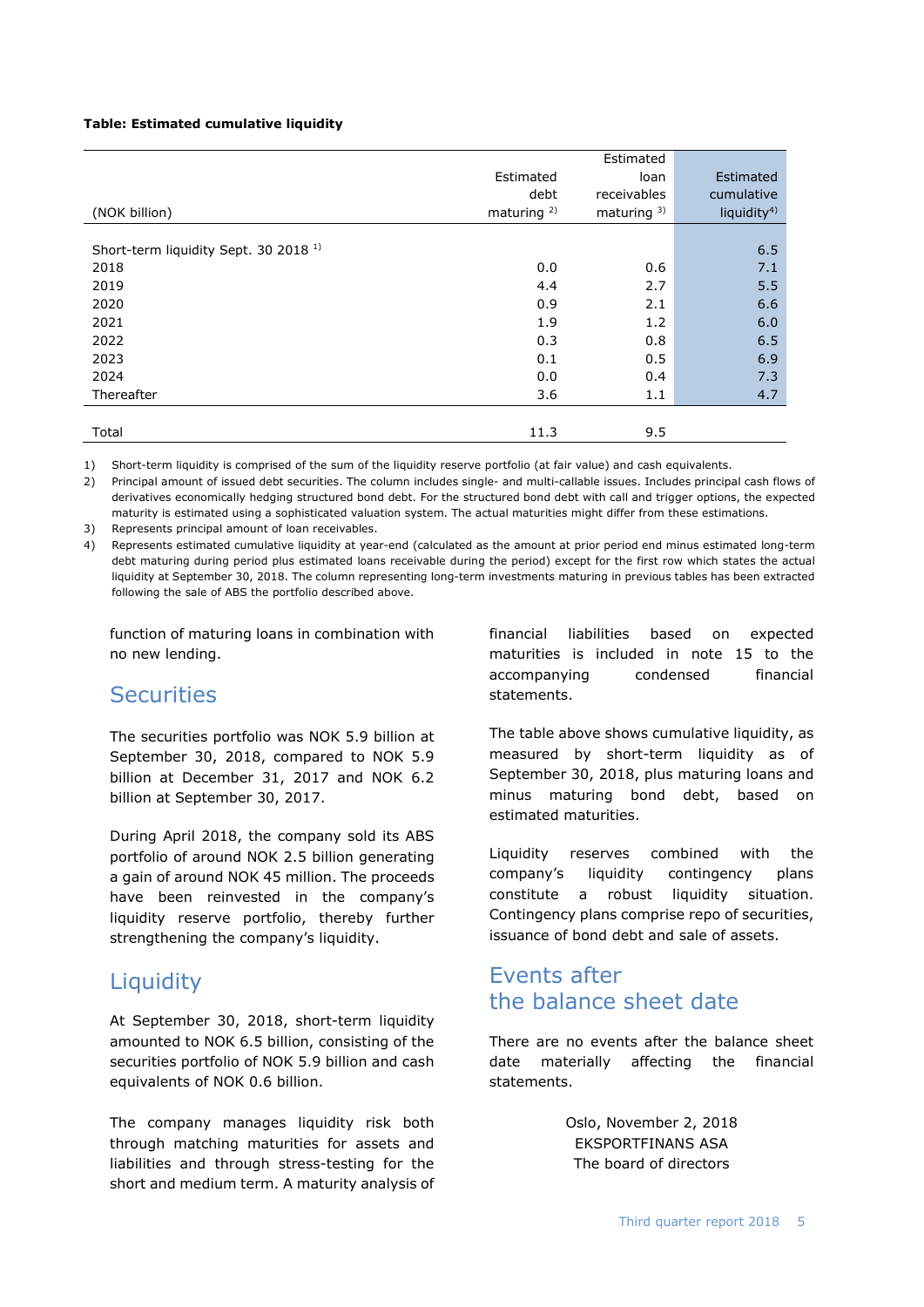# <span id="page-5-0"></span>Condensed statement of profit or loss and other comprehensive income

The information for the three and nine months ended September 30, 2018 and 2017 is unaudited.

|                                                  |      | Third quarter |              | First nine months |      |
|--------------------------------------------------|------|---------------|--------------|-------------------|------|
| (NOK million)                                    | 2018 | 2017          | 2018         | 2017              | Note |
| Interest and related income                      | 70   | 103           | 226          | 348               |      |
| Other similar income                             | 52   | 44            | 145          | 158               |      |
| Interest and related expenses                    | 90   | 107           | 271          | 352               |      |
| <b>Net interest income</b>                       | 32   | 40            | 100          | 154               |      |
|                                                  |      |               |              |                   |      |
| Net commissions related to banking               |      |               |              |                   |      |
| services                                         | 1    | 1             | $\mathbf{1}$ | $\mathbf{1}$      |      |
| Net gains/(losses) on                            |      |               |              |                   |      |
| financial instruments at fair value              | 9    | (118)         | 63           | (446)             | 2,14 |
| Net other operating income/(loss)                | 8    | (119)         | 62           | (447)             |      |
|                                                  |      |               |              |                   |      |
| <b>Total operating income</b>                    | 40   | (79)          | 162          | (293)             |      |
|                                                  |      |               |              |                   |      |
| Salaries and other administrative expenses       | 16   | 18            | 60           | 79                |      |
| Depreciations                                    | 0    | 0             | 0            | $\mathbf{1}$      |      |
| Other expenses                                   | 2    | 2             | 7            | 10                |      |
| <b>Total operating expenses</b>                  | 18   | 20            | 67           | 90                |      |
| Pre-tax operating profit/(loss)                  | 22   | (99)          | 95           | (383)             |      |
|                                                  |      |               |              |                   |      |
| Taxes                                            | 6    | (25)          | 24           | (96)              |      |
| Profit/(loss) for the period                     | 16   | (74)          | 71           | (287)             |      |
|                                                  |      |               |              |                   |      |
| Other comprehensive income -                     |      |               |              |                   |      |
| items that will not be reclassified to profit or |      |               |              |                   |      |
| loss:                                            |      |               |              |                   |      |
|                                                  |      |               |              |                   |      |
| Change in fair value attributable to changes     |      |               |              |                   |      |
| in own credit risk                               | 16   | 0             | (80)         | 0                 |      |
| Remeasurements of post employment                |      |               |              |                   |      |
| benefit obligations, before tax                  | 0    | 0             | $\mathbf{0}$ | 0                 |      |
| Income tax relating to these items               | 4    | 0             | (20)         | 0                 |      |
| Other comprehensive income                       | 12   | O             | (60)         | 0                 |      |
|                                                  |      |               |              |                   |      |
| <b>Total comprehensive income</b>                | 28   | (74)          | 11           | (287              |      |
|                                                  |      |               |              |                   |      |

The accompanying notes are an integral part of these condensed financial statements. Figures are not comparable due to the transition to IFRS 9 as of January 1, 2018.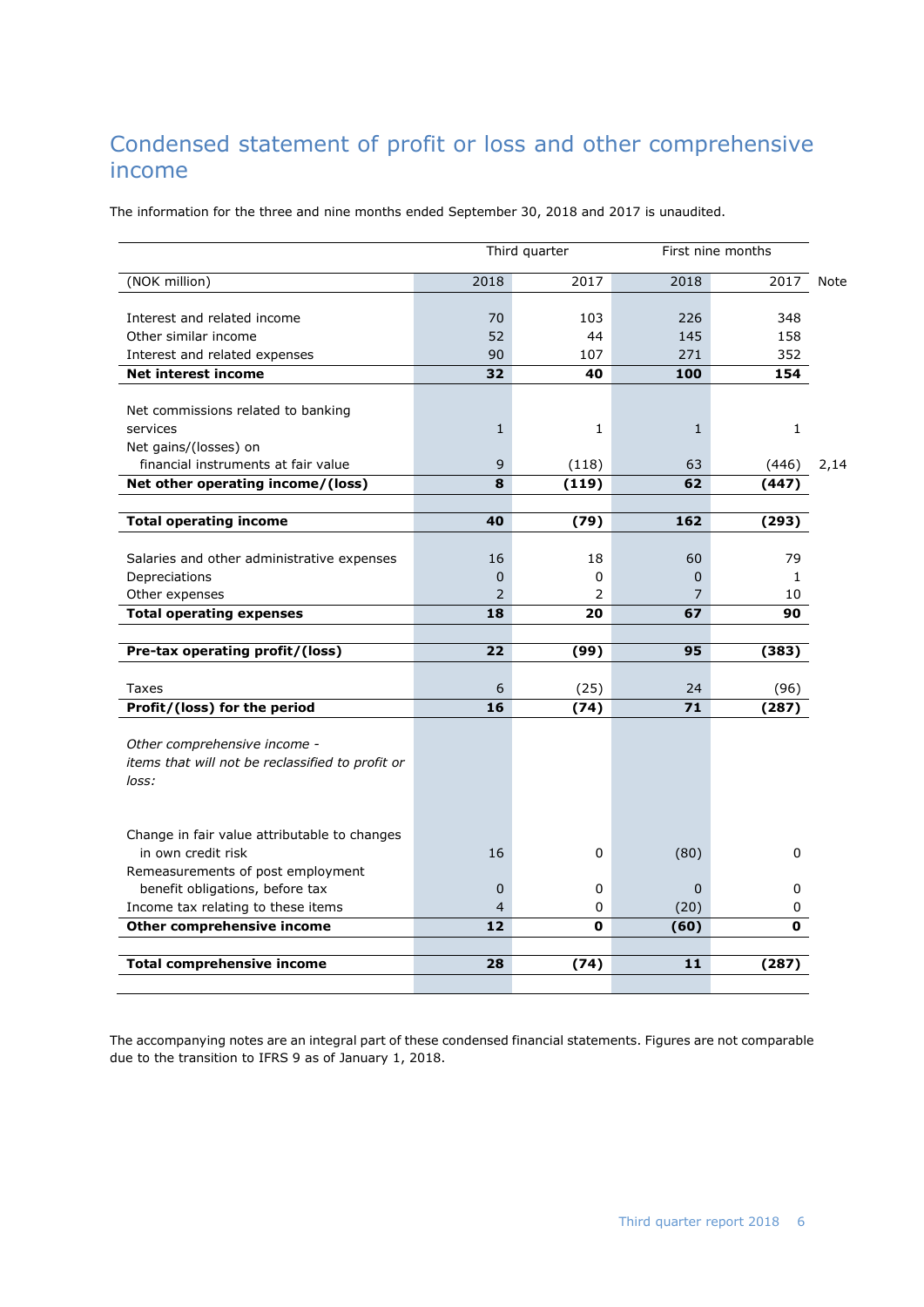# <span id="page-6-0"></span>Condensed balance sheet

| (NOK million)                              | Sep 30, 2018 | Dec 31, 2017 | Sep 30, 2017 | <b>Note</b> |
|--------------------------------------------|--------------|--------------|--------------|-------------|
|                                            |              |              |              |             |
| Loans due from credit institutions 1)      | 1,451        | 1,860        | 1,753        | 4,6,7       |
| Loans due from customers <sup>2)</sup>     | 8,709        | 11,360       | 11,823       | 5,6,7       |
| Securities                                 | 5,938        | 5,901        | 6,198        | 8           |
| Financial derivatives                      | 1,036        | 1,336        | 1,324        |             |
| Deferred tax asset                         | 316          | 320          | 329          |             |
| Fixed assets                               | 2            | 2            | 2            |             |
| Other assets                               | 1,333        | 1,619        | 2,564        | 9           |
| <b>Total assets</b>                        | 18,785       | 22,398       | 23,993       |             |
|                                            |              |              |              |             |
| Bond debt $3$ )                            | 11,040       | 13,950       | 14,520       | 10          |
| <b>Financial derivatives</b>               | 865          | 773          | 1,900        |             |
| Other liabilities                          | 419          | 730          | 660          | 11          |
| Provisions                                 | 147          | 142          | 135          |             |
| <b>Total liabilities</b>                   | 12,471       | 15,595       | 17,215       |             |
|                                            |              |              |              |             |
| Share capital                              | 2,771        | 2,771        | 2,771        |             |
| Reserve for unrealized gains               | 212          | 212          | 81           |             |
| Other equity                               | 3,331        | 3,820        | 3,926        |             |
| Total shareholders' equity                 | 6,314        | 6,803        | 6,778        |             |
|                                            |              |              |              |             |
| Total liabilities and shareholders' equity | 18,785       | 22,398       | 23,993       |             |
|                                            |              |              |              |             |

1) Of NOK 1,451 million at September 30, 2018, NOK 1,411 million is measured at fair value through profit or loss and NOK 40 million is measured at amortized cost. Of NOK 1,860 million at December 31, 2017, NOK 1,774 million is measured at fair value through profit or loss and NOK 86 million is measured at amortized cost. Of NOK 1,753 million at September 30, 2017, NOK 1,653 million is measured at fair value through profit or loss and NOK 100 million is measured at amortized cost.

2) Of NOK 8,709 million at September 30, 2018, NOK 3,765 million is measured at fair value through profit or loss and NOK 4,944 million is measured at amortized cost. Of NOK 11,360 million at December 31, 2017, NOK 4,723 million is measured at fair value through profit or loss and NOK 6,637 million is measured at amortized cost. Of NOK 11,823 million at September 30, 2017, NOK 4,742 million is measured at fair value through profit or loss and NOK 7,081 million is measured at amortized cost.

3) Of NOK 11,040 million at September 30, 2018, NOK 5,968 million is measured at fair value through profit or loss and NOK 5,072 million is measured at amortized cost. Of NOK 13,950 million at December 31, 2017, NOK 7,171 million is measured at fair value through profit or loss and NOK 6,779 million is measured at amortized cost. Of NOK 14,520 million at September 30, 2017, NOK 7,140 million is measured at fair value through profit or loss and NOK 7,380 million is measured at amortized cost.

The accompanying notes are an integral part of these condensed financial statements.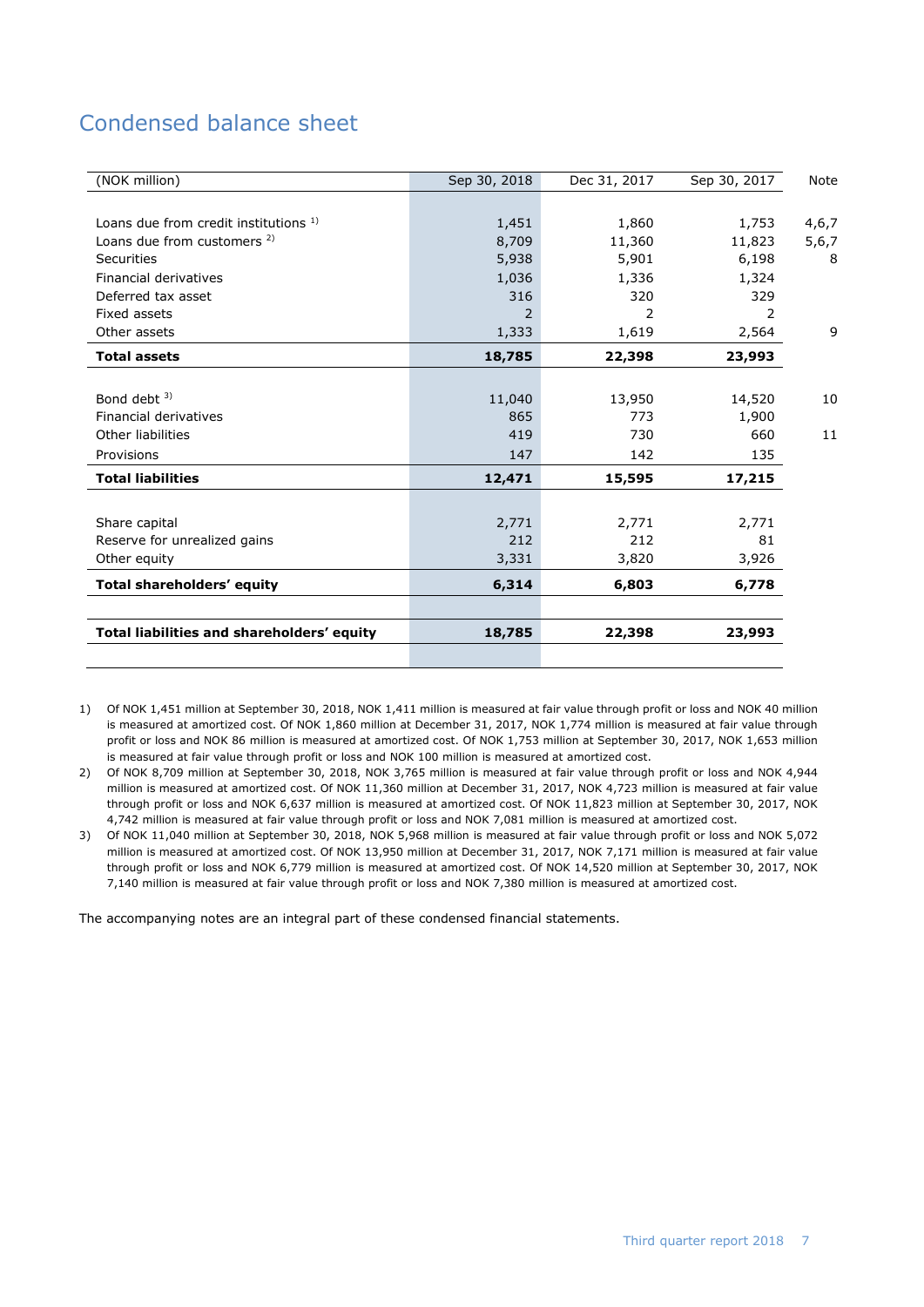# <span id="page-7-0"></span>Condensed statement of changes in equity

| (NOK million)                      | Share<br>capital <sup>1</sup> | Reserve<br>unrealized<br>gains | Other equity | Comprehensive<br>Income <sup>2)</sup> | Total<br>equity |
|------------------------------------|-------------------------------|--------------------------------|--------------|---------------------------------------|-----------------|
|                                    |                               |                                |              |                                       |                 |
| Equity at January 1, 2017          | 2,771                         | 81                             | 4,213        | 0                                     | 7,065           |
| Actuarial gains/(losses) and other |                               |                                |              |                                       |                 |
| comprehensive income               | 0                             | 0                              | 0            | 0                                     | 0               |
| Profit/(loss) for the period       | 0                             | 0                              | 0            | (287)                                 | (287)           |
| Equity at September 30, 2017       | 2,771                         | 81                             | 4,213        | (287)                                 | 6,778           |
|                                    |                               |                                |              |                                       |                 |
| Equity at January 1, 2018          | 2,771                         | 212                            | 3,820        | 0                                     | 6,803           |
| Equity distribution <sup>3)</sup>  | 0                             | 0                              | (500)        | 0                                     | (500)           |
| Actuarial gains/(losses) and other |                               |                                |              |                                       |                 |
| comprehensive income               | 0                             | 0                              | 0            | (60)                                  | (60)            |
| Profit/(loss) for the period       | 0                             | 0                              | 0            | 71                                    | 71              |
| Equity at September 30, 2018       | 2,771                         | 212                            | 3,320        | 11                                    | 6,314           |

1) Restricted equity that cannot be paid out to the owners without a shareholder resolution to reduce the share capital in accordance with the Public Limited Companies Act under Norwegian Law.

2) The allocation of income for the period between the reserve for unrealized gains and other equity show that if the allocation was performed at this date, it would have increased the reserve for unrealized gains by NOK 6 million and other equity by NOK 5 million. The closing balances would have been NOK 217 million for the reserve for unrealized gains, and NOK 3,325 million for other equity.

3) An equity distribution of NOK 500 million was authorized by the Financial Supervisory Authority of Norway on June 26, 2018 and the distribution has taken place in the third quarter of 2018.

The accompanying notes are an integral part of these condensed financial statements.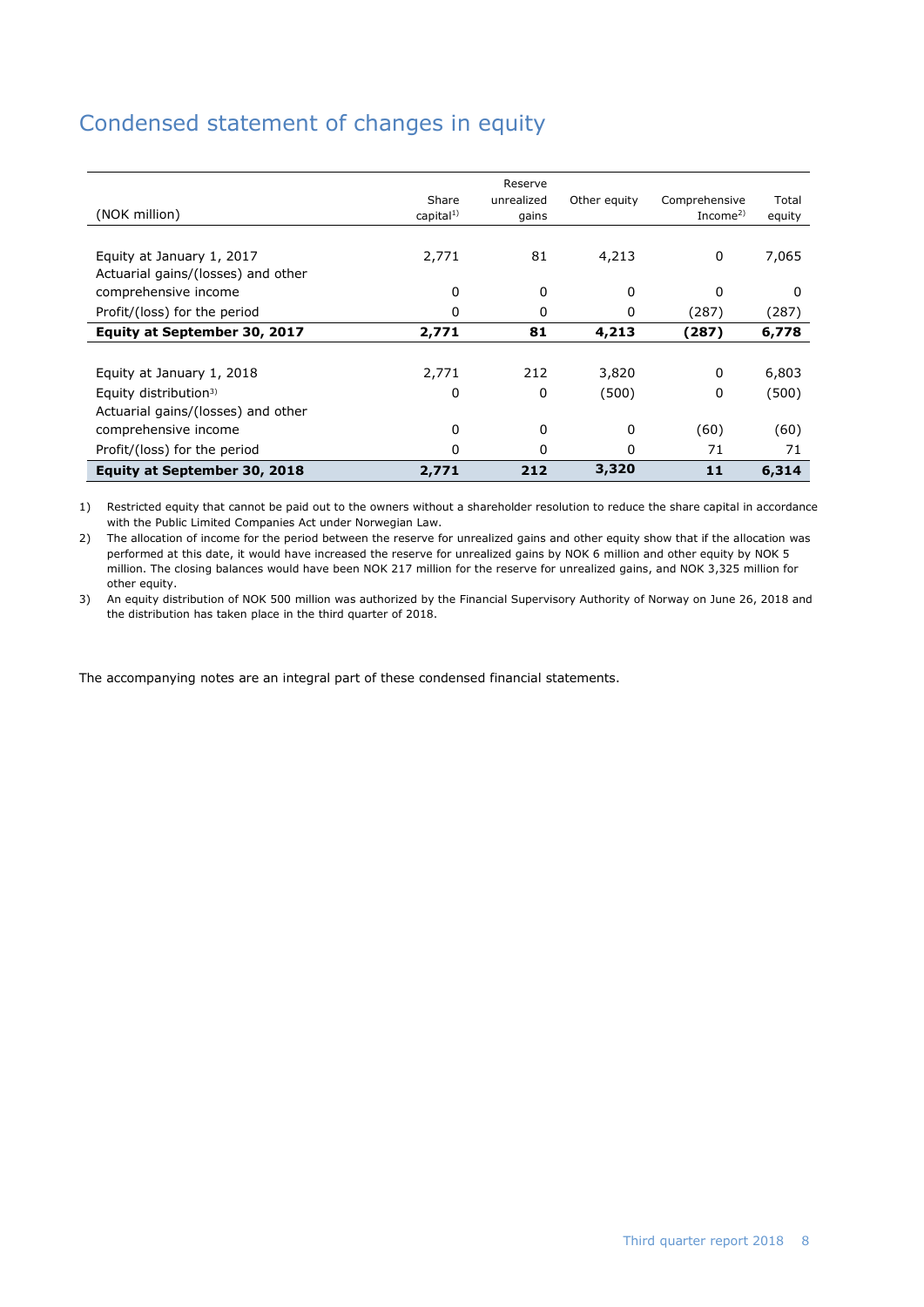# <span id="page-8-0"></span>Condensed cash flow statement

|                                                                     | First nine months |              |
|---------------------------------------------------------------------|-------------------|--------------|
| (NOK million)                                                       | 2018              | 2017         |
|                                                                     |                   |              |
| Pre-tax operating profit/(loss)                                     | 95                | (383)        |
|                                                                     |                   |              |
| Provided by operating activities:                                   |                   |              |
| Accrual of contribution from the Norwegian government               | (41)              | (82)         |
| Unrealized losses/(gains) on financial instruments at fair value    | (91)              | 176          |
| Depreciation                                                        | $\mathbf{1}$      | $\mathbf{1}$ |
| Principal collected on loans                                        | 2,669             | 5,070        |
| Purchase of financial investments (trading)                         | (7,643)           | (12, 372)    |
| Proceeds from sale or redemption of financial investments (trading) | 7,570             | 14,071       |
| Contribution paid by the Norwegian government                       | 80                | 100          |
| Taxes paid                                                          | 0                 | (17)         |
| Changes in:                                                         |                   |              |
| Accrued interest receivable                                         | 79                | 204          |
| Other receivables                                                   | 239               | 44           |
| Accrued expenses and other liabilities                              | (380)             | (346)        |
| Net cash flow from operating activities                             | 2,578             | 6,466        |
|                                                                     |                   |              |
| Proceeds from sale or redemption of financial investments           | $\mathbf 0$       | 1,306        |
| Net cash flow from financial derivatives                            | 89                | (578)        |
| Net cash flow from investing activities                             | 89                | 728          |
|                                                                     |                   |              |
| Change in debt to credit institutions                               | $\Omega$          | 1,165        |
| Net proceeds from issuance of commercial paper debt                 | 313               | 0            |
| Repayments of commercial paper debt                                 | (692)             | (591)        |
| Net proceeds from issuance of bond debt                             | $\Omega$          | 2,000        |
| Principal payments on bond debt                                     | (2, 117)          | (9,953)      |
| Equity distribution                                                 | (500)             | 0            |
| Net cash flow from financing activities                             | (2,996)           | (7, 379)     |
|                                                                     |                   |              |
| Net change in cash and cash equivalents <sup>1)</sup>               | (329)             | (185)        |
|                                                                     |                   |              |
| Cash and cash equivalents at beginning of period                    | 941               | 1,010        |
| Effect of exchange rates on cash and cash equivalents               | (11)              | (16)         |
| Cash and cash equivalents <sup>1)</sup> at end of period            | 601               | 809          |
|                                                                     |                   |              |

1) Cash equivalents are defined as bank deposits with original maturity less than three months. See note 4.

The accompanying notes are an integral part of these condensed financial statements.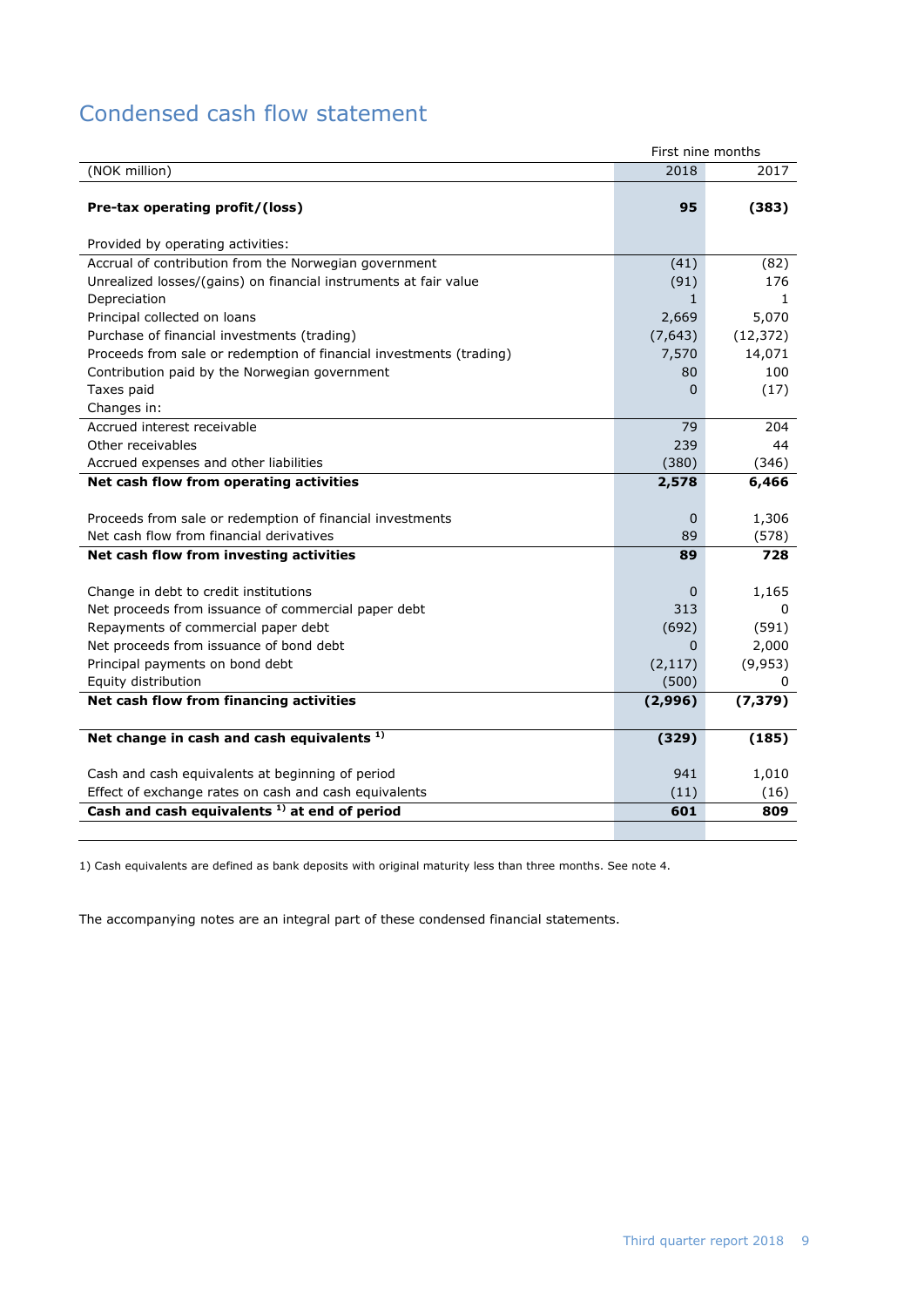## <span id="page-9-0"></span>Notes to the accounts

## 1. Accounting policies

Eksportfinans' third quarter condensed interim financial statements have been presented in accordance with International Financial Reporting Standards (IFRS), in line with IFRS as adopted by the European Union (**EU**). The condensed interim financial statements have been prepared in accordance with IAS 34, Interim Financial Reporting.

Except for the adoption of IFRS 9, described below, the accounting policies and methods of computation applied in the preparation of these condensed interim financial statements are the same as those applied in Eksportfinans' annual financial statements of 2017. Those financial statements were approved for issue by the Board of Directors on February 15, 2018 and included in the company's Annual Report for the year-end December 31, 2017. These policies have been consistently applied to all the periods presented. These financial statements should be read in conjunction with the annual report on for the year ended December 31, 2017. Judgments made in the preparations of these financial statements are the same as those made in the year-end financial statements. The interim financial statements do not include risk disclosures and should be read in conjunction with the annual financial statements.

Eksportfinans has adopted IFRS 9 as issued by IASB with a date of transition of January 1, 2018, which resulted in changes in the accounting policies compared to those applied in the financial statements for the year ended December 31, 2017. The impact of the adoption of IFRS 9 on recognition, classification and measurement of financial instruments as well as the new accounting policies adopted have been described in note 34 of our financial statements for the year ended December 31, 2017.

IFRS 9 introduced a consequential amendment to paragraph 82(a) of IAS 1, which is effective for accounting periods beginning on or after January 1, 2018. Under this amendment, interest revenue calculated using the effective interest method should be separately presented as a component of revenue on the face of the income statement. As a consequence, Interest income on financial assets measured at amortised cost are included in the line item "Interest income" using the effective interest rate. Interest income on financial asset measured at fair value through profit and loss (incl derivatives) are included in the line item "Other similar income" using the contractual interest rate. Figures related to interest income for comparative period is restated accordingly.

IFRS 15 "Revenue from contracts with customers" establishes a five-step model that applies to revenue arising from contracts with customers. The new rules have no material impact on the company's financial statements.

### **New and amended standards (IFRSs) and interpretations (IFRICs) issued but not effective for the financial year beginning January 1, 2018, and not early adopted by the company.**

### *IFRS 16 "Leases"*

The IASB has published the new standard, IFRS 16 "Leases". The new standard changes the accounting requirements for lessees. All leases (except for short term- and small ticket leases) should be accounted for on the balance sheet of the lessee as a right to use the asset and a corresponding liability, and the lease payments should be recognised as amortisation and interest expense. The accounting requirements for lessors are unchanged. Additional disclosures are also required. The new standard is effective for annual periods beginning on or after 1 January 2019 and earlier application is permitted. The amendments were endorsed by the EU-commission in 2017. The company does not currently intend to early adopt the amendments. The company's assessment is that the new standard will change the accounting of the property lease in Dronning Mauds gate 15 which mainly affects the company's balance sheet.

The information for the three and nine months ended September 30, 2018 and 2017 is unaudited. The information as of and for the year ended December 31, 2017 is derived from the company's audited consolidated financial statements as of and for the year ended December 31, 2017.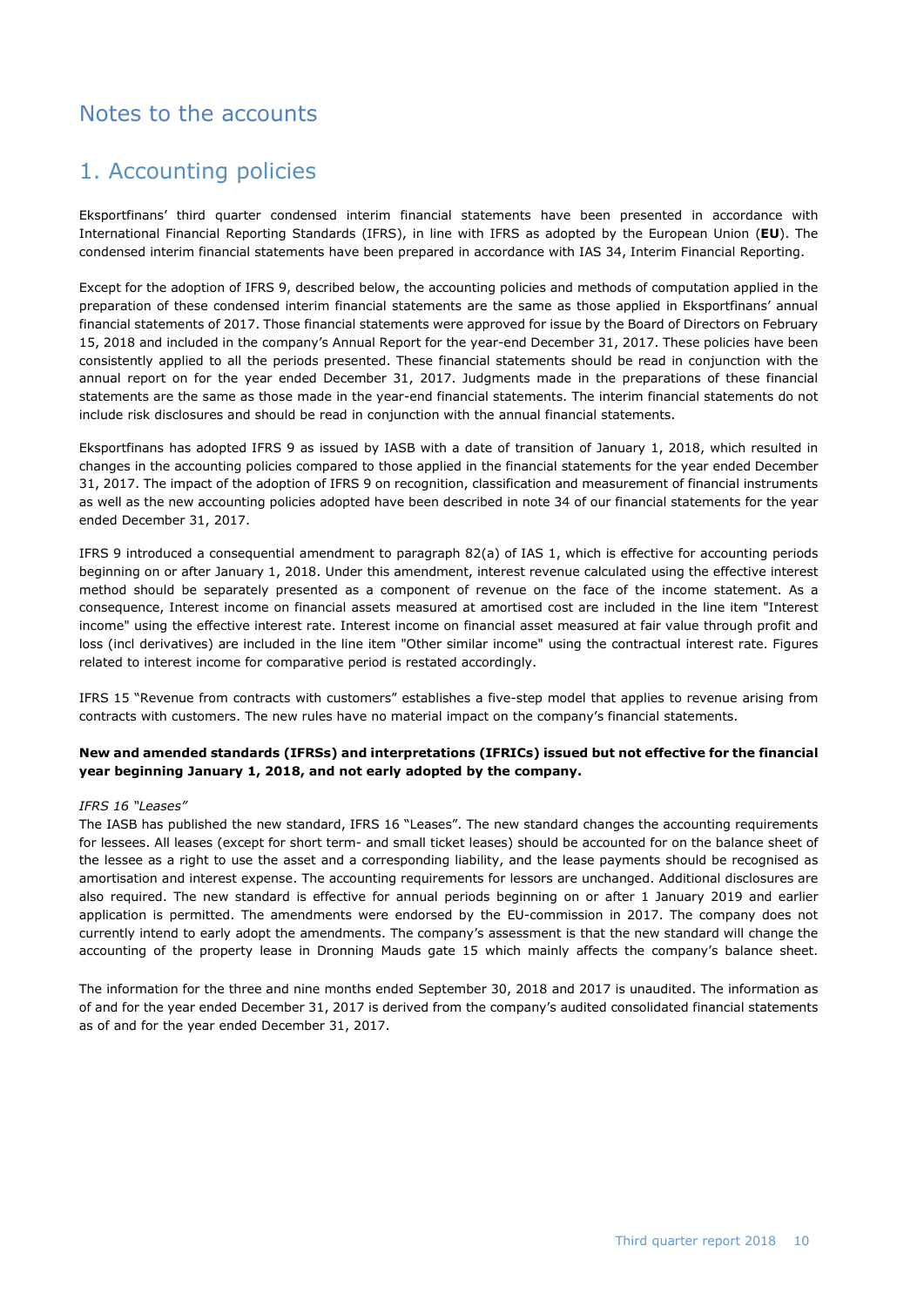# 2. Net gains/(losses) on financial instruments at fair value

### **Net realized and unrealized gains/(losses) on financial instruments at fair value**

|                                                               | Third quarter |       | First nine months |       |  |
|---------------------------------------------------------------|---------------|-------|-------------------|-------|--|
| (NOK million)                                                 | 2018          | 2017  | 2018              | 2017  |  |
|                                                               |               |       |                   |       |  |
| Securities held for trading                                   | 0             | 0     | (30)              | O     |  |
| Securities designated as at fair value at initial recognition | 0             | (248) | $\Omega$          | (250) |  |
| Financial derivatives                                         | 0             | (5)   | O                 | (14)  |  |
| Other financial instruments at fair value                     | 0             | 3     | 2                 | (6)   |  |
| Net realized gains/(losses)                                   | $\bf{0}$      | (250) | (28)              | (270) |  |
|                                                               |               |       |                   |       |  |
| Loans and receivables                                         | (1)           |       | 0                 | 12    |  |
| Securities $1$ )                                              | (4)           | 284   | 83                | 353   |  |
| Financial derivatives <sup>2)</sup>                           | 48            | 55    | (256)             | (11)  |  |
| Bond debt $3)$ 4)                                             | (35)          | (207) | 263               | (527) |  |
| Other                                                         |               | (1)   |                   | (3)   |  |
| Net unrealized gains/(losses)                                 | 9             | 132   | 91                | (176) |  |
|                                                               |               |       |                   |       |  |
| Net realized and unrealized gains/(losses)                    | 9             | (118) | 63                | (446) |  |
|                                                               |               |       |                   |       |  |

1) Net unrealized gains/(losses) on securities:

|                                                               | Third quarter |      | First nine months |      |
|---------------------------------------------------------------|---------------|------|-------------------|------|
| (NOK million)                                                 | 2018          | 2017 | 2018              | 2017 |
|                                                               |               |      |                   |      |
| Securities held for trading                                   | (4)           | 21   | 83                | 74   |
| Securities designated as at fair value at initial recognition | 0             | 263  |                   | 279  |
| <b>Total</b>                                                  | (4)           | 284  | 83                | 353  |

2) The Portfolio Hedge Agreement (terminated at December 31, 2017) is included with a loss of NOK 0 million as of September 30, 2018 and a loss of NOK 133 million as of September 30, 2017.

3) In the first nine months of 2018, Eksportfinans had an unrealized gain of NOK 263 million (loss of NOK 527 million in the corresponding period of 2017) on its own debt.

4) In the first nine months of 2018, Eksportfinans had an unrealized gain of NOK 263 million of financial liabilities classified as level 3 in the fair value hierarchy (loss of NOK 527 million in the corresponding period of 2017).

See note 14 for a presentation of the above table including effects from economic hedging.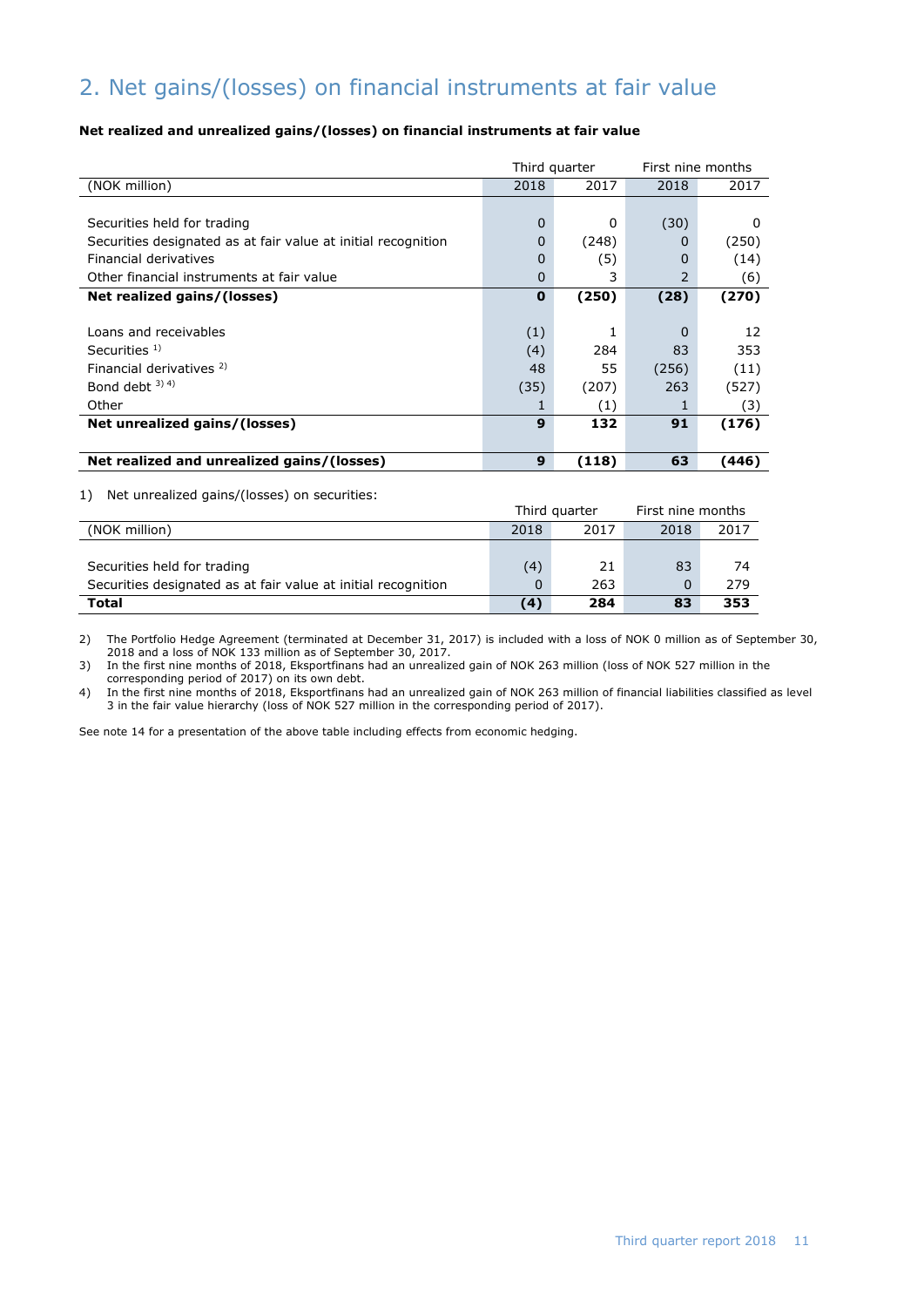# 3. Capital adequacy

Capital adequacy is calculated in accordance with the CRD IV regulations in force from the Financial Supervisory Authority of Norway. These regulations were implemented as of September 30, 2014. The company has adopted the standardized approach to capital requirements.

Eksportfinans' leverage ratio<sup>1)</sup> was 32.8 % at September 30, 2018, compared to 31.1 % at December 31, 2017 and 27.0 % at September 30, 2017.

#### **Risk-weighted assets and off-balance sheet items**

| (NOK million)                    | Sep 30, 2018 |          | Dec 31, 2017 |          | Sep 30, 2017 |          |
|----------------------------------|--------------|----------|--------------|----------|--------------|----------|
|                                  |              |          |              |          |              |          |
|                                  |              | Risk-    |              | Risk-    |              | Risk-    |
|                                  | <b>Book</b>  | weighted | <b>Book</b>  | Weighted | Book         | Weighted |
|                                  | value        | value    | value        | value    | value        | Value    |
|                                  |              |          |              |          |              |          |
| Total assets                     | 18,785       | 5,289    | 22,398       | 6,429    | 23,993       | 7,524    |
| Operational risk                 |              | 491      |              | 490      |              | 588      |
| Total currency risk              |              | 0        |              | 0        |              | 250      |
| <b>Total risk-weighted value</b> |              | 5,780    |              | 6,919    |              | 8,362    |

### **The company's regulatory capital**

| (NOK million and<br>in percent of risk-weighted |       |              |              |        |              |       |
|-------------------------------------------------|-------|--------------|--------------|--------|--------------|-------|
| value)                                          |       | Sep 30, 2018 | Dec 31, 2017 |        | Sep 30, 2017 |       |
|                                                 |       |              |              |        |              |       |
| Core capital $2$                                | 6,013 | 104.0%       | 6,517        | 94.2%  | 6,449        | 77.1% |
| <b>Total regulatory capital</b>                 | 6,013 | 104.0%       | 6,517        | 94.2 % | 6,449        | 77.1% |

1) Indicates the ratio of the core capital divided by the book value of assets.

2) Includes share capital, other equity, and other deductions and additions in accordance with the Norwegian capital adequacy regulations.

## 4. Loans due from credit institutions

| (NOK million)                                     | Sep 30, 2018 | Dec 31, 2017 | Sep 30, 2017 |
|---------------------------------------------------|--------------|--------------|--------------|
|                                                   |              |              |              |
| Cash equivalents $1$ )                            | 601          | 941          | 809          |
| Loans to other credit institutions,               |              |              |              |
| nominal amount (also included in note 6) $^{2}$ ) | 819          | 873          | 891          |
| Accrued interest on loans and unamortized         |              |              |              |
| premium/discount on purchased loans               | 35           | 56           | 60           |
| Adjustment to fair value on loans                 | (4)          | (10)         | (7)          |
| <b>Total</b>                                      | 1,451        | 1,860        | 1,753        |

1) Cash equivalents are defined as bank deposits with maturity of less than three months.

2) The company has acquired certain loan agreements from banks for which the selling bank provides a repayment guarantee, therefore retaining the credit risk of the loans. Under IFRS these loans are classified as loans to credit institutions. Of the loans to credit institutions these loans amounted to NOK 120 million at September 30, 2018, NOK 161 million at December 31, 2017 and NOK 168 million at September 30, 2017.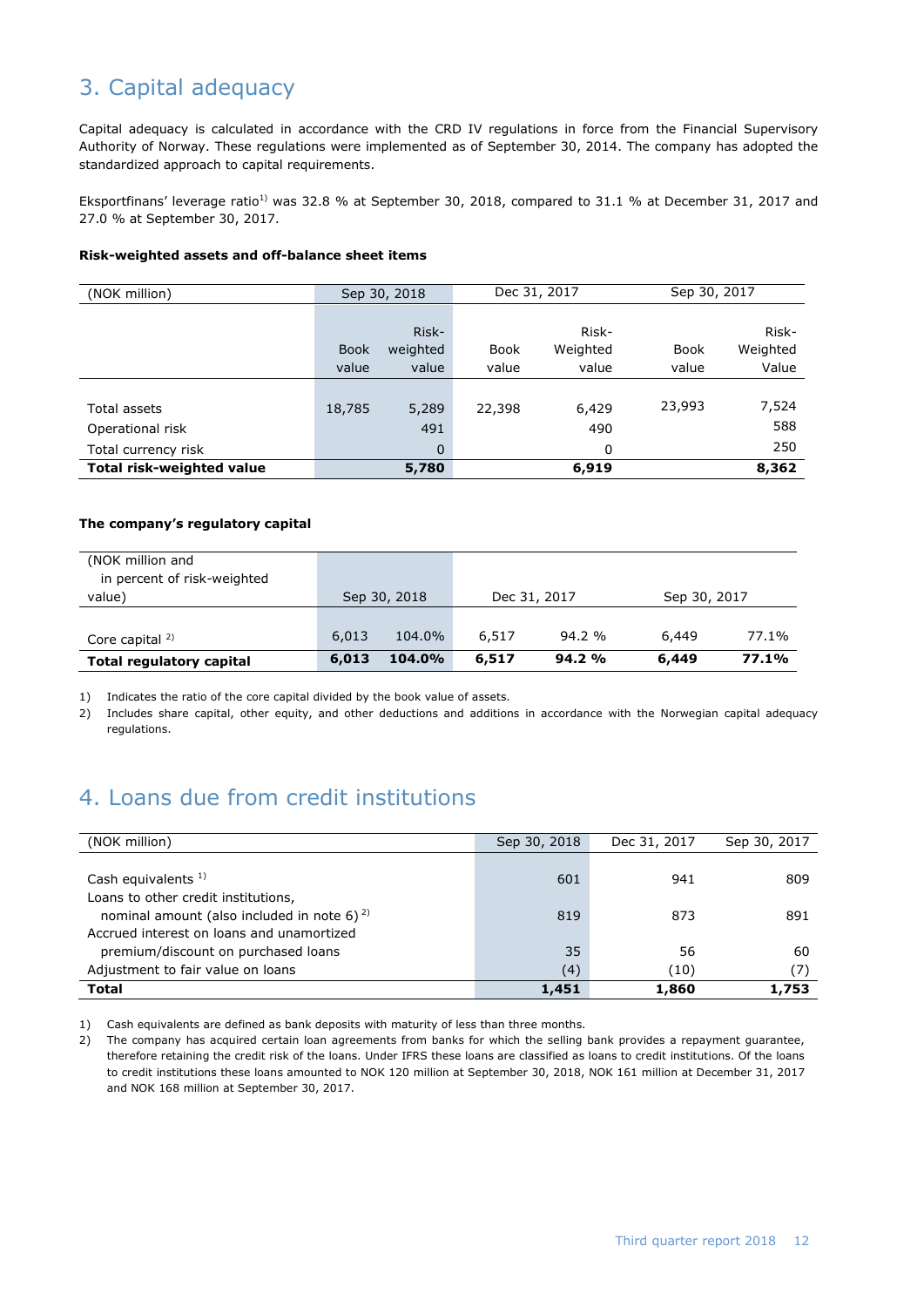# 5. Loans due from customers

| (NOK million)                             | Sep 30, 2018 | Dec 31, 2017 | Sep 30, 2017 |
|-------------------------------------------|--------------|--------------|--------------|
|                                           |              |              |              |
|                                           |              |              |              |
| Loans due from customers,                 |              |              |              |
| nominal amount (also included in note 6)  | 8,676        | 11,312       | 11,778       |
| Accrued interest on loans and unamortized |              |              |              |
| premium/discount on purchased loans       | 24           | 34           | 29           |
| Adjustment to fair value on loans         | 9            | 14           | 16           |
| <b>Total</b>                              | 8,709        | 11,360       | 11,823       |

# 6. Total loans due from credit institutions and customers

Nominal amounts related to loans due from credit institutions (note 4) and customers (note 5), respectively.

| (NOK million)                                        | Sep 30, 2018 | Dec 31, 2017 | Sep 30, 2017 |
|------------------------------------------------------|--------------|--------------|--------------|
|                                                      |              |              |              |
| Loans due from credit institutions                   | 819          | 873          | 891          |
| Loans due from customers                             | 8,676        | 11,312       | 11,778       |
| <b>Total nominal amount</b>                          | 9,495        | 12,185       | 12,669       |
|                                                      |              |              |              |
| Commercial loans                                     | 4,567        | 5,558        | 5,589        |
| Government-supported loans                           | 4,928        | 6,627        | 7,080        |
| <b>Total nominal amount</b>                          | 9,495        | 12,185       | 12,669       |
|                                                      |              |              |              |
| Ships                                                | 4,485        | 6,085        | 3,498        |
| Capital goods                                        | 2,735        | 3,664        | 6,565        |
| Export-related and international activities 1)       | 979          | 1,105        | 1,265        |
| Direct loans to Norwegian local government sector    | 590          | 621          | 631          |
| Municipal-related loans to other credit institutions | 700          | 700          | 700          |
| Loans to employees                                   | 6            | 10           | 10           |
| <b>Total nominal amount</b>                          | 9,495        | 12,185       | 12,669       |

1) Export-related and international activities consist of loans to the following categories of borrowers:

| (NOK million)               | Sep 30, 2018 | Dec 31, 2017 | Sep 30, 2017 |
|-----------------------------|--------------|--------------|--------------|
|                             |              |              |              |
| Shipping                    | 929          | 1,047        | 1,204        |
| Real estate management      | 50           | 58           | 61           |
| <b>Total nominal amount</b> | 979          | 1,105        | 1,265        |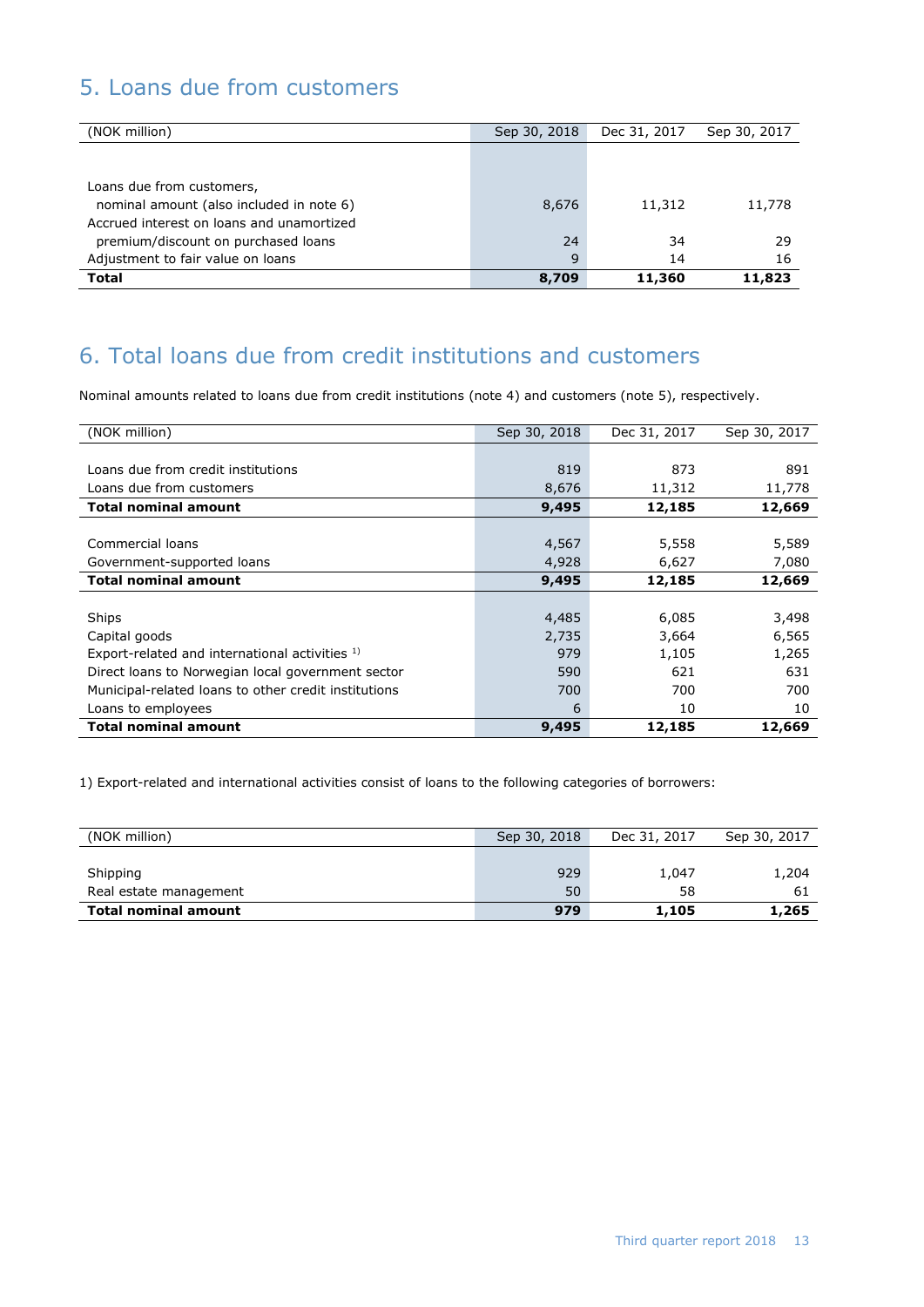# 7. Loans past due or impaired

| (NOK million)                                          | Sep 30, 2018   | Dec 31, 2017 | Sep 30, 2017 |
|--------------------------------------------------------|----------------|--------------|--------------|
|                                                        |                |              |              |
| Interest and principal installment 1-30 days past due  | $\overline{0}$ | $\Omega$     | 1.           |
| Not matured principal on loans                         |                |              |              |
| with payments 1-30 days past due                       | $\Omega$       | $\Omega$     | 1            |
|                                                        |                |              |              |
| Interest and principal installment 31-90 days past due | $\Omega$       | 13           | 1            |
| Not matured principal on loans                         |                |              |              |
| with payments 31-90 days past due                      | $\Omega$       | 3            | 5            |
|                                                        |                |              |              |
| Interest and principal installment                     |                |              |              |
| more than 90 days past due                             | 12             | 11           | 7            |
| Not matured principal on loans                         |                |              |              |
| with payments more than 90 days past due               | 14             | 17           | 14           |
|                                                        |                |              |              |
| <b>Total loans past due</b>                            | 26             | 44           | 29           |
|                                                        |                |              |              |
| Relevant collateral or guarantees received 1)          | 26             | 44           | $\mathbf{0}$ |
| Fair value adjustment on loans past due                | $\Omega$       | 0            | 0            |
| Impairments on loans measured at amortized cost        | $\mathbf 0$    | 0            | 0            |

1) The company considers all loans to be secured in a satisfactory manner. For these transactions, amounting to NOK 26 million, the Norwegian government, through the Norwegian Export Credit Guarantee Agency (GIEK), guarantees approximately 90 percent of the amounts in default. The remaining 10 percent are guaranteed by private banks, most of them operating in Norway. Where applicable, claims have already been submitted in accordance with the guarantees.

The loss allowance is 0 for all periods presented.

The following table shows the book value of loans measured at amortized cost in each stage as defined by IFRS 9.

| Total loans measured at amortized cost | 4,984        |
|----------------------------------------|--------------|
| Stage 3                                | 26           |
| Stage 2                                | 0            |
| Stage 1                                | 4,958        |
| (NOK million)                          | Sep 30, 2018 |

# 8. Securities

| (NOK million)                                          | Sep 30, 2018 | Dec 31, 2017 | Sep 30, 2017 |
|--------------------------------------------------------|--------------|--------------|--------------|
|                                                        |              |              |              |
| Trading portfolio                                      | 5,938        | 5,901        | 6,136        |
| Other securities at fair value through profit and loss | 0            | $^{(1)}$     | 62           |
| Total                                                  | 5,938        | 5,901        | 6,198        |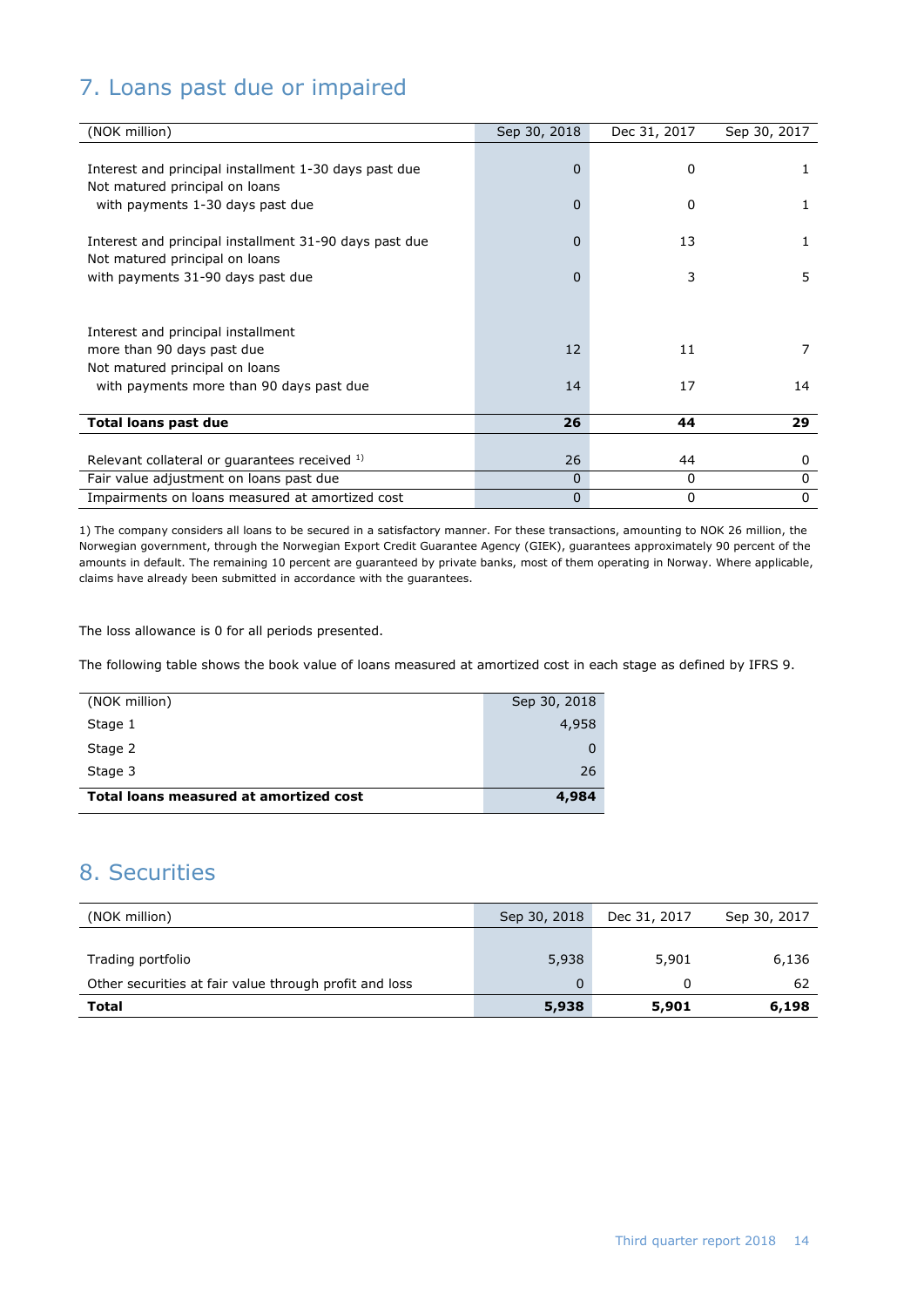# 9. Other assets

| (NOK million)                    | Sep 30, 2018 | Dec 31, 2017 | Sep 30, 2017 |
|----------------------------------|--------------|--------------|--------------|
|                                  |              |              |              |
| Settlement account 108 Agreement | 127          | 173          | 168          |
| Cash collateral provided         | 874          | 823          | 1,783        |
| Collateral deposit $1$ )         | 307          | 617          | 598          |
| Other                            | 25           | 6            | 15           |
| <b>Total other assets</b>        | 1,333        | 1,619        | 2,564        |

1) The collateral deposit relates to a USD 37.5 million deposit of collateral for the benefit of Citibank N.A. to cover Eksportfinans' day to day settlement activity. This amount can be adjusted up or down depending on settlement activity of Eksportfinans. Citibank is entitled to at any time without prior notice to Eksportfinans to set-off or transfer all or part of the deposit in or towards satisfaction of all or any part of the secured obligations.

# 10. Bond debt

| (NOK million)                    | Sep 30, 2018 | Dec 31, 2017 | Sep 30, 2017 |
|----------------------------------|--------------|--------------|--------------|
|                                  |              |              |              |
| Commercial paper debt            |              | 394          | 573          |
| Bond debt                        | 11,447       | 13,693       | 14,157       |
| Adjustment to fair value on debt | (510)        | (327)        | (367)        |
| Accrued interest                 | 103          | 190          | 157          |
| <b>Total bond debt</b>           | 11,040       | 13,950       | 14,520       |

## 11. Other liabilities

| (NOK million)                  | Sep 30, 2018 | Dec 31, 2017 | Sep 30, 2017 |
|--------------------------------|--------------|--------------|--------------|
|                                |              |              |              |
| Grants to mixed credits        | a            | 12           |              |
| Cash collateral received       | 405          | 564          | 624          |
| Other short-term liabilities   | 5            | 154          |              |
| <b>Total other liabilities</b> | 419          | 730          | 660          |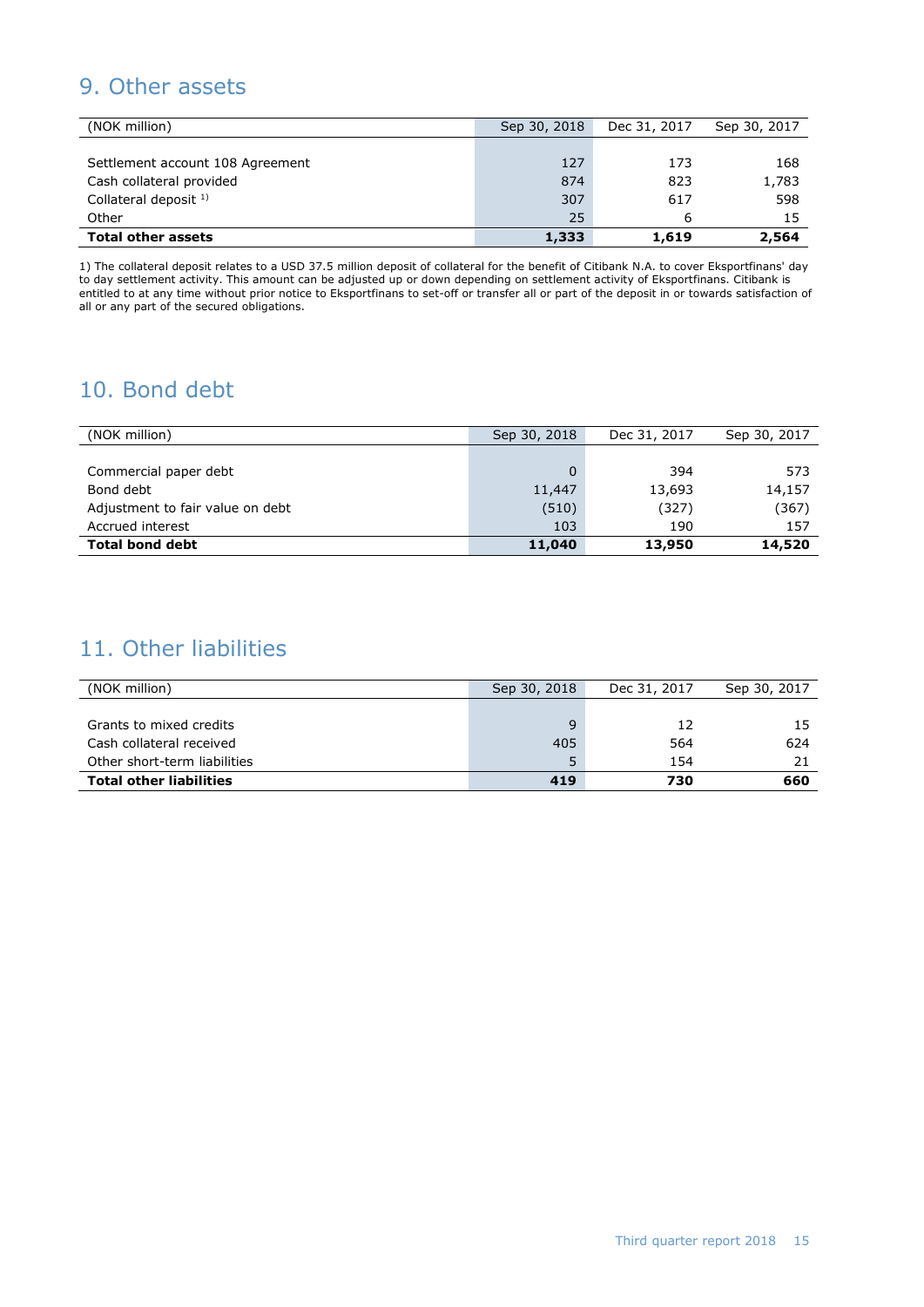# 12. Segment information

The company is divided into two business areas: Lending and Securities. The company also has a treasury department responsible for the day-to-day risk management and asset and liability management. Income and expenses related to treasury are divided between the two business areas. For income and expenses between the segments, the transactions are at arm's length.

### **Income and expenses divided between segments:**

|                                          |                   | Lending | <b>Securities</b> |                   |  |
|------------------------------------------|-------------------|---------|-------------------|-------------------|--|
|                                          | First nine months |         |                   | First nine months |  |
| (NOK million)                            | 2018              | 2017    | 2018              | 2017              |  |
|                                          |                   |         |                   |                   |  |
| Net interest income $1$ )                | 77                | 115     | 23                | 40                |  |
|                                          |                   |         |                   |                   |  |
| Net Commissions and                      |                   |         |                   |                   |  |
| related to banking services 2)           | $\Omega$          | 0       | (1)               | $\Omega$          |  |
| Net gains/(losses)                       |                   |         |                   |                   |  |
| on financial instruments at fair value   | 7                 | 0       | 52                | (16)              |  |
| Income/expense allocated by volume $3$ ) | 3                 | (3)     | 1                 | (3)               |  |
| Net other operating income               | 10                | (3)     | 52                | (19)              |  |
|                                          |                   |         |                   |                   |  |
| <b>Total operating income</b>            | 87                | 112     | 75                | 21                |  |
| <b>Total operating expenses</b>          | 33                | 42      | 34                | 48                |  |
| Pre-tax operating profit/(loss)          | 54                | 70      | 41                | (27)              |  |
|                                          |                   |         |                   |                   |  |
| Taxes                                    | 14                | 18      | 10                | (7)               |  |
| Profit/loss for the period               | 40                | 52      | 31                | (20)              |  |

1) Net interest income includes interest income directly attributable to the segments based on Eksportfinans' internal pricing model. The treasury department obtains interest on Eksportfinans' equity and in addition the positive or negative result (margin) based on the difference between the internal interest income from the segments and the actual external funding cost. Net interest income in the treasury department is allocated to the reportable segments based on volume for the margin, and risk weighted volume for the interest on equity.

2) Income/(expense) directly attributable to each segment.

3) Income/expense, other than interest, in the treasury department has been allocated to the business areas by volume. These are items included in net other operating income in the income statement.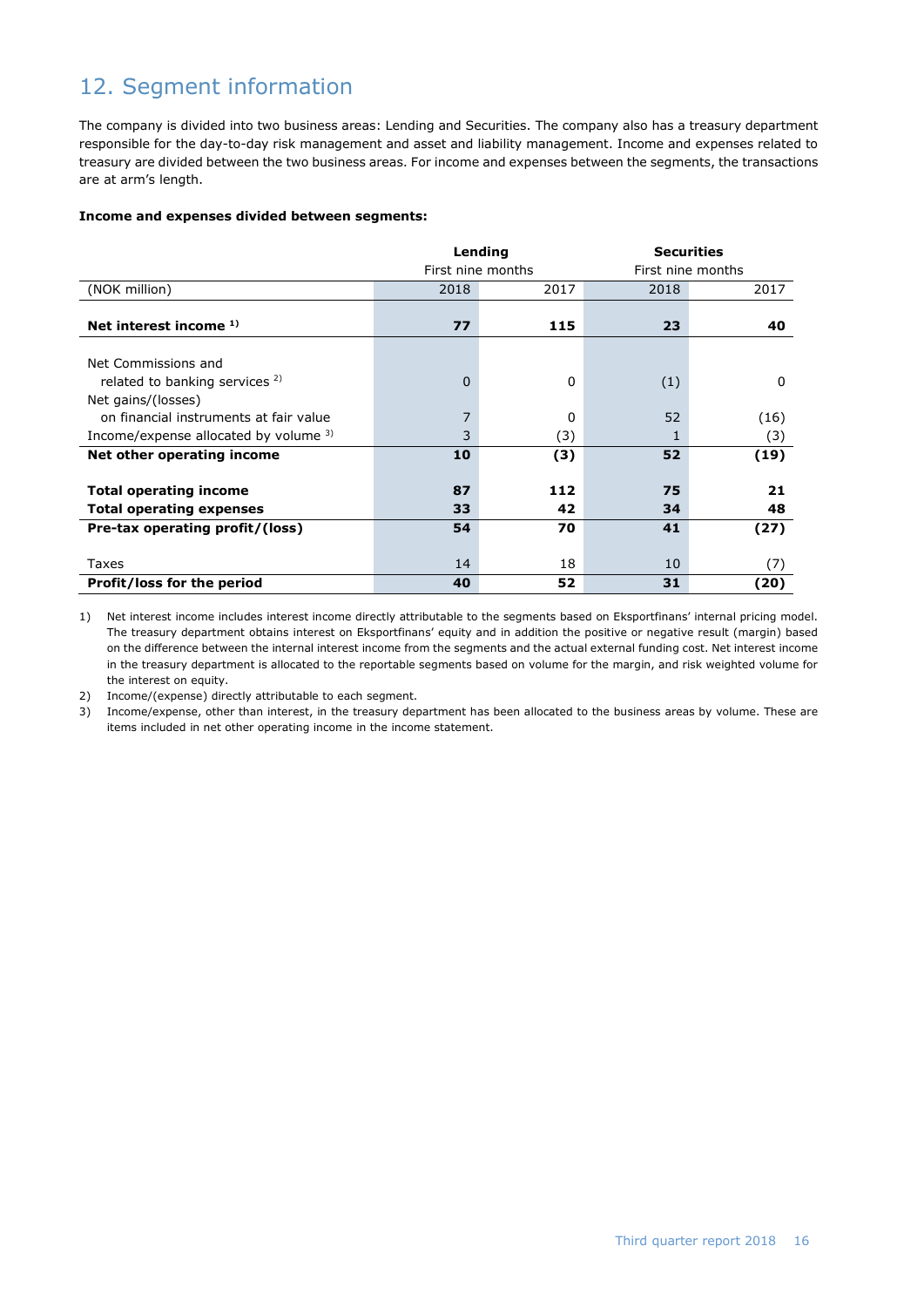# 13. Material transactions with related parties

The company's two largest shareholders, DNB Bank ASA and Nordea Bank AB, are considered to be related parties in accordance with IAS 24 Related Party Disclosures. All transactions with related parties are made on market terms.

| (NOK million)                     | Deposits $1$ ) | Guarantees<br>issued $2$ ) | Guarantees<br>received $3)$ | Repo<br>facility $4$ ) | PHA <sup>5</sup> |
|-----------------------------------|----------------|----------------------------|-----------------------------|------------------------|------------------|
|                                   |                |                            |                             |                        |                  |
| Balance January 1, 2018           | 536            | 0                          | 4,115                       | 0                      |                  |
| Change in the period              | (20)           | 0                          | (959)                       | 0                      |                  |
| <b>Balance September 30, 2018</b> | 516            | 0                          | 3,156                       | 0                      | 0                |
|                                   |                |                            |                             |                        |                  |
| Balance January 1, 2017           | 701            | 103                        | 5,333                       | 0                      | (540)            |
| Change in the period              | (681)          | (103)                      | (993)                       | 606                    | (65)             |
| <b>Balance September 30, 2017</b> | 20             | 0                          | 4,340                       | 606                    | (605)            |

1) Deposits made by the company.

2) Guarantees issued by the company to support the Norwegian export industry.

3) Guarantees provided to the company from the related parties.

4) Non-committed Repo facility with DNB Bank ASA.

5) The PHA was a derivate portfolio hedge agreement with the majority of Eksportfinans' shareholders, effective from March 1, 2008. It stated that it would offset losses up to NOK 5 billion in the liquidity portfolio held as of February 29, 2008. The agreement would also offset any gains in the portfolio as of the same date. Payments to or from the company related to the losses or gains, respectively, in the portfolio, would take place on the last day of February each year, with the first payment in 2011. The agreement expired with the maturities of the bonds included in the contract, with the latest maturity on December 31, 2023. The balances above show the related parties' share of the fair value of the contract as of the balance sheet date. A negative balance indicates that Eksportfinans owed money to the related parties.

As of March 1, 2016 the agreement was renegotiated to reduce the amount for losses covered from NOK 5 billion to NOK 1.5 billion. This was due to the reduction of the underlying portfolio. Eksportfinans would pay a monthly fee of NOK 5 million to the participants in the agreement which was reduced to NOK 1.5 million as of March 1, 2016 due to the reduction of the guarantee amount.

On December 21, 2017, the parties to the portfolio hedge agreement of March 1, 2008, as amended, agreed to terminate said agreement as of December 31, 2017 on Eksportfinans' request. Settlement of the final value of the portfolio, as of December 31, 2017, and payment of a termination fee of NOK 55 million was made on January 18, 2018. The termination was done due to the reduced size of the portfolio, and Eksportfinans' capabilities of handling the risk of the portfolio.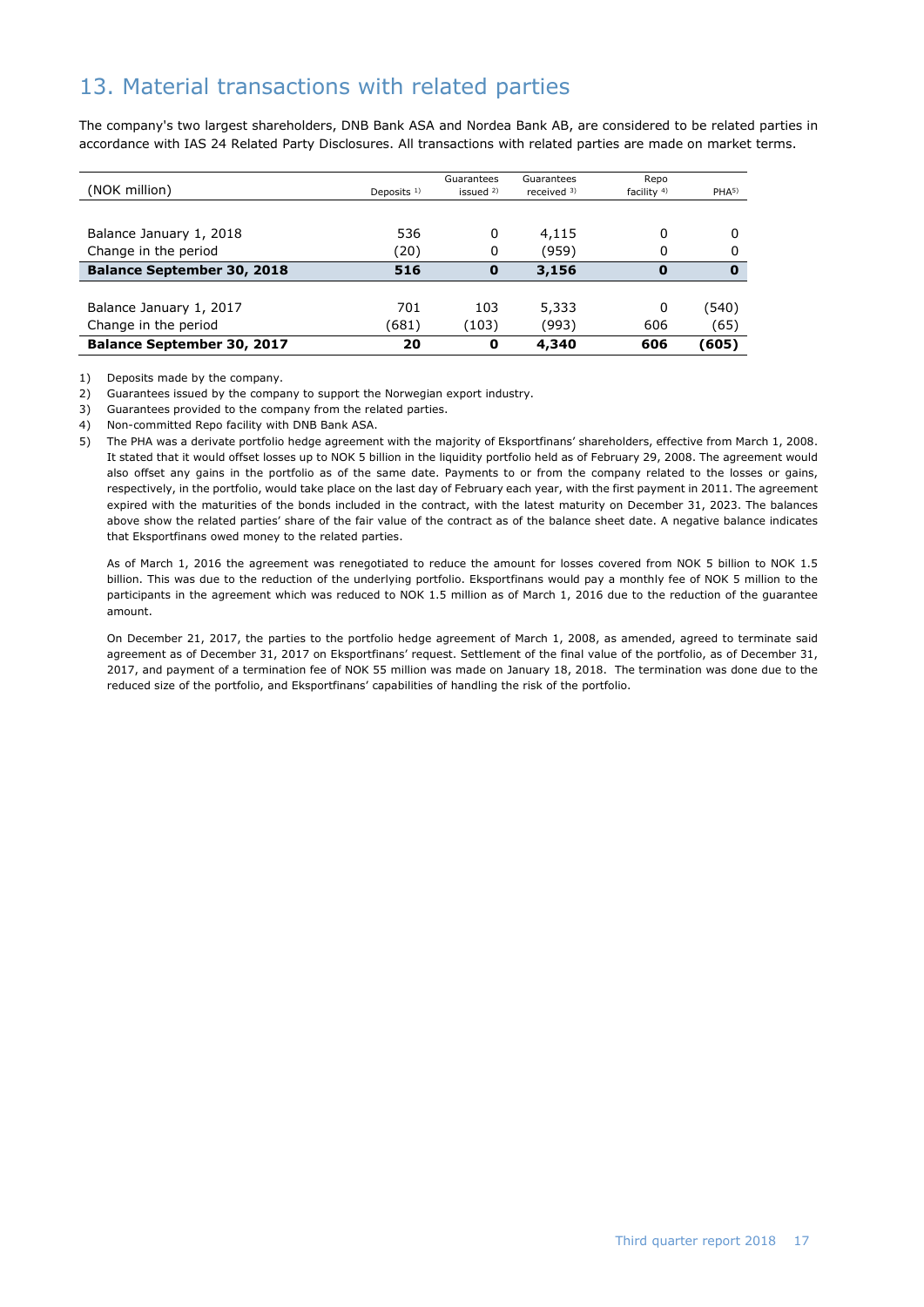# 14. Market risk - effects from economic hedging

Note 2 specifies the net realized and unrealized gains/losses on financial instruments, showing separately the gains/losses related to financial derivatives. When presented to the company's management and Board of Directors, the figures are prepared showing the various financial instruments after netting with related economic hedges, since derivatives are used as economic hedges of the market risk of specific assets and liabilities.

The below table specifies net realized and unrealized gains/(losses) on financial instruments at fair value, netted with related economic hedges.

### **Net realized and unrealized gains/(losses) on financial instruments at fair value**

|                                                                  | Third quarter |       |                | First nine months |
|------------------------------------------------------------------|---------------|-------|----------------|-------------------|
| (NOK million)                                                    | 2018          | 2017  | 2018           | 2017              |
|                                                                  |               |       |                |                   |
| Securities $1$ )                                                 | 0             | (253) | (30)           | (264)             |
| Other financial instruments at fair value 1)                     | 0             | 3     | 2              | (6)               |
| Net realized gains/(losses)                                      | $\mathbf 0$   | (250) | (28)           | (270)             |
|                                                                  |               |       |                |                   |
| Loans and receivables $1$ )                                      | 10            | 13    | 21             | 43                |
| Securities $1$ )                                                 | 0             | 243   | 81             | 219               |
| Commercial paper debt <sup>1)2)3)</sup>                          | 0             | 0     | 0              | 0                 |
| Bond debt $1/2$ , $3/3$                                          | 0             | (127) | $\overline{2}$ | (440)             |
| Other financial instruments at fair value 1)                     |               | (1)   |                | (3)               |
| Net unrealized gains/(losses)                                    | 11            | 128   | 105            | (181)             |
|                                                                  |               |       |                |                   |
| Financial derivatives related to the 108 Agreement <sup>4)</sup> | (2)           | 4     | (14)           | 5                 |
| Net realized and unrealized gains/(losses)                       | 9             | (118) | 63             | (446)             |

1) Including financial derivatives with the purpose of economic hedging.<br>2) Accumulated net gain on own debt is NOK 289 million as of Septemb

2) Accumulated net gain on own debt is NOK 289 million as of September 30, 2018, compared to NOK 370 million as of September 30, 2017.

3) In the first nine months of 2018, Eksportfinans had an unrealized gain of NOK 2 million (loss of NOK 440 million in the same period of 2017) on its own debt, net of derivatives.

4) Derivatives related to components of the 108 Agreement. The 108 Agreement is accounted for at amortized cost, hence these derivatives are not included in the effects related to financial instruments at fair value.

Interest, and the interest effect of economic hedging instruments, is classified as interest income or expense in the statement of comprehensive income. Changes in fair value are recorded in the line item 'Net gains/(losses) on financial instruments at fair value'. For the first nine months of 2018 and 2017, the company recorded NOK 350 million and NOK 497 million respectively, of interest income on loans due from credit institutions, loans due from customers and securities and NOK 220 million and NOK 508 million, respectively, of interest expense on commercial paper and bond debt, subordinated debt and capital contribution securities. In the same periods the company recorded positive NOK 21 million, and positive NOK 9 million, respectively, of interest income on economic hedging instruments and positive NOK 51 million and negative NOK 156 million, respectively, of interest expense on economic hedging instruments.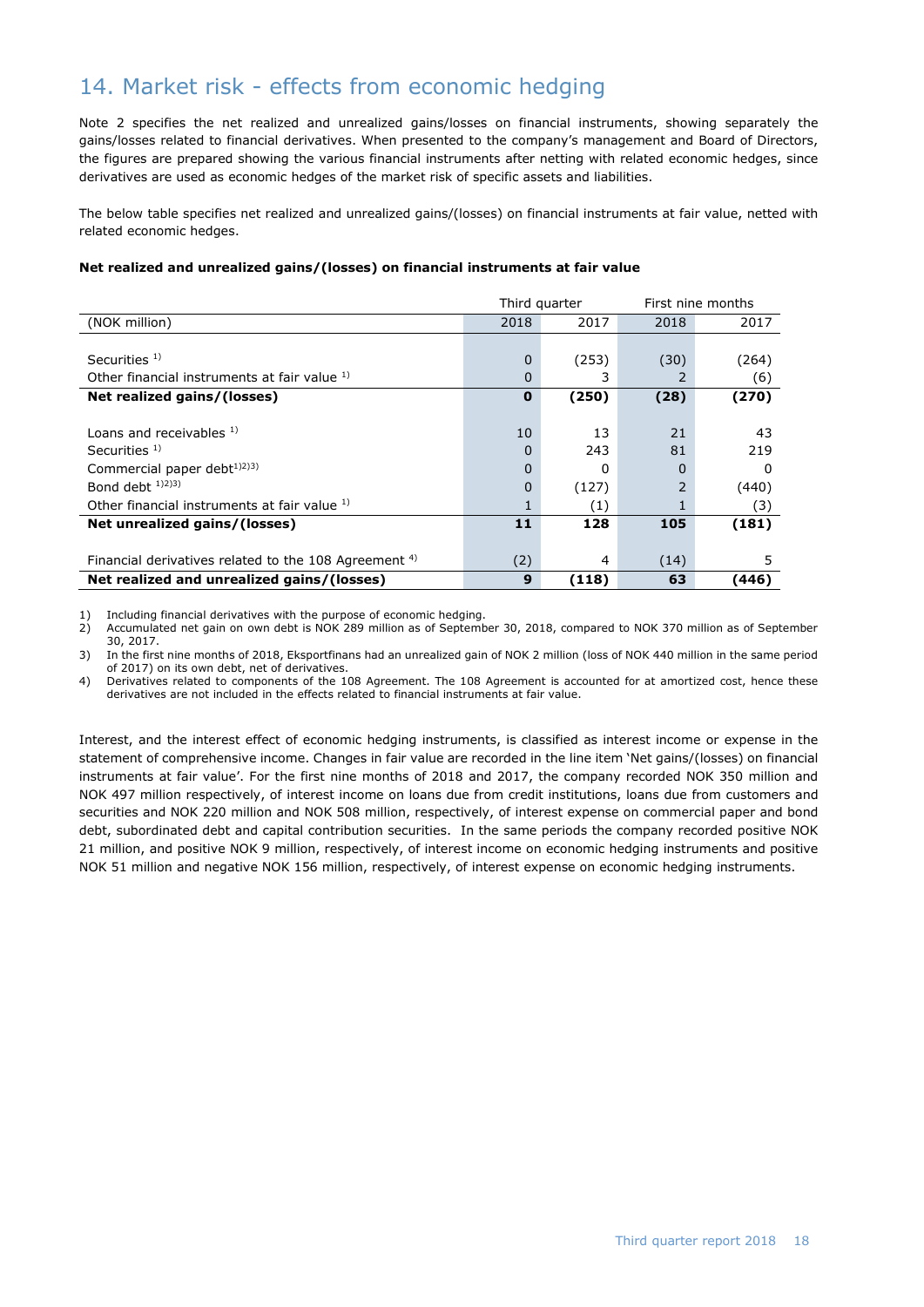# 15. Maturity analysis

### **Maturity analysis of financial assets and liabilities based on expected maturities at September 30, 2018**

|                                          |              |           |             | From      |           |         |              |
|------------------------------------------|--------------|-----------|-------------|-----------|-----------|---------|--------------|
|                                          |              | From      | From        | 1 year    | From      |         |              |
|                                          | Up to        | 1 month   | 3 months    | up to     | 3 year up |         |              |
|                                          | and          | up to and | up to and   | and       | to and    |         |              |
|                                          | including    | including | including   | including | including | Over    |              |
| (NOK million)                            | 1 month      | 3 months  | 1 year      | 3 years   | 5 years   | 5 years | Total        |
|                                          |              |           |             |           |           |         |              |
| <b>Assets</b>                            |              |           |             |           |           |         |              |
| Loans and receivables due from credit    |              |           |             |           |           |         |              |
| institutions                             | 61           | 3         | 18          | 41        | 34        | 30      | 186          |
| Loans and receivables due from customers | 241          | 416       | 2,383       | 4,051     | 1,825     | 1,727   | 10,642       |
| Securities                               | 1            | 715       | 3,163       | 1,426     | 12        | 0       | 5,317        |
| Derivatives net settled                  | 21           | 1         | 29          | 102       | 102       | 303     | 559          |
| Derivatives gross settled (pay leg)      | (4)          | (1, 517)  | (3,583)     | (2, 134)  | (424)     | (926)   | (8,588)      |
| Derivatives gross settled (receive leg)  | 4            | 1,521     | 3,806       | 2,091     | 404       | 1,000   | 8,825        |
| Cash collateral                          | <sup>0</sup> | 874       | 0           | 0         | 0         | 0       | 874          |
| <b>Total assets</b>                      | 323          | 2,013     | 5,816       | 5,578     | 1,952     | 2,133   | 17,816       |
|                                          |              |           |             |           |           |         |              |
| <b>Liabilities</b>                       |              |           |             |           |           |         |              |
| Deposits by credit institutions          | 0            | 0         | 0           | 0         | 0         | 0       | $\mathbf{0}$ |
| Plain vanilla bond debt                  | 8            | 5         | 4,165       | 2,301     | 31        | 0       | 6,509        |
| Structured bond debt                     | 24           | (1)       | 419         | 695       | 445       | 4,113   | 5,695        |
| Commercial papers                        | $\mathbf 0$  | 0         | $\mathbf 0$ | 0         | 0         | 0       | $\mathbf 0$  |
| Derivatives net settled                  | 14           | 19        | 98          | 89        | 89        | 0       | 308          |
| Derivatives gross settled (pay leg)      | 103          | 615       | 566         | 377       | 98        | 3,043   | 4,803        |
| Derivatives gross settled (receive leg)  | (106)        | (600)     | (502)       | (276)     | (14)      | (2,694) | (4, 191)     |
| Cash collateral                          | $\Omega$     | 405       | 0           | 0         | 0         | 0       | 405          |
| <b>Total liabilities</b>                 | 44           | 442       | 4,747       | 3,185     | 649       | 4,462   | 13,529       |

### **Maturity analysis of financial assets and liabilities based on expected maturities at December 31, 2017**

|                                          |           |           |           | From      |           |          |          |
|------------------------------------------|-----------|-----------|-----------|-----------|-----------|----------|----------|
|                                          |           | From      | From      | 1 year    | From      |          |          |
|                                          | Up to     | 1 month   | 3 months  | up to     | 3 year up |          |          |
|                                          | and       | up to and | up to and | and       | to and    |          |          |
|                                          | including | including | including | including | including | Over     |          |
| (NOK million)                            | 1 month   | 3 months  | 1 year    | 3 years   | 5 years   | 5 years  | Total    |
|                                          |           |           |           |           |           |          |          |
| <b>Assets</b>                            |           |           |           |           |           |          |          |
| Loans and receivables due from credit    |           |           |           |           |           |          |          |
| institutions                             | 333       | 5         | 23        | 51        | 48        | 41       | 501      |
| Loans and receivables due from customers | 526       | 789       | 2,270     | 5,317     | 2,513     | 2,220    | 13,635   |
| Securities                               | 181       | 217       | 806       | 360       | 44        | 2,593    | 4,201    |
| Derivatives net settled                  | 0         | 28        | 28        | 105       | 105       | 347      | 614      |
| Derivatives gross settled (pay leg)      | (161)     | (1, 169)  | (299)     | (3, 101)  | (2, 435)  | (1, 183) | (8,348)  |
| Derivatives gross settled (receive leg)  | 161       | 1,317     | 336       | 3,247     | 2,449     | 1,334    | 8,844    |
| Cash collateral                          | 0         | 823       | 0         | 0         | 0         | 0        | 823      |
| <b>Total assets</b>                      | 1,040     | 2,011     | 3,163     | 5,980     | 2,723     | 5,352    | 20,269   |
|                                          |           |           |           |           |           |          |          |
| <b>Liabilities</b>                       |           |           |           |           |           |          |          |
| Deposits by credit institutions          | 0         | 0         | 0         | 0         | 0         | 0        | $\Omega$ |
| Plain vanilla bond debt                  | 7         | 1,277     | 89        | 4,771     | 1,742     | 0        | 7,886    |
| Structured bond debt                     | 80        | 145       | 456       | 1,122     | 826       | 4,264    | 6,894    |
| Commercial papers                        | 0         | 394       | 0         | 0         | 0         | 0        | 394      |
| Derivatives net settled                  | 22        | 39        | 146       | 199       | 199       | 11       | 616      |
| Derivatives gross settled (pay leg)      | 225       | 786       | 213       | 408       | 79        | 2,510    | 4,221    |
| Derivatives gross settled (receive leg)  | (217)     | (764)     | (194)     | (359)     | (47)      | (2, 448) | (4,029)  |
| Cash collateral                          | 0         | 564       | 0         | 0         | $\Omega$  | 0        | 564      |
| <b>Total liabilities</b>                 | 118       | 2,441     | 711       | 6,140     | 2,799     | 4,337    | 16,545   |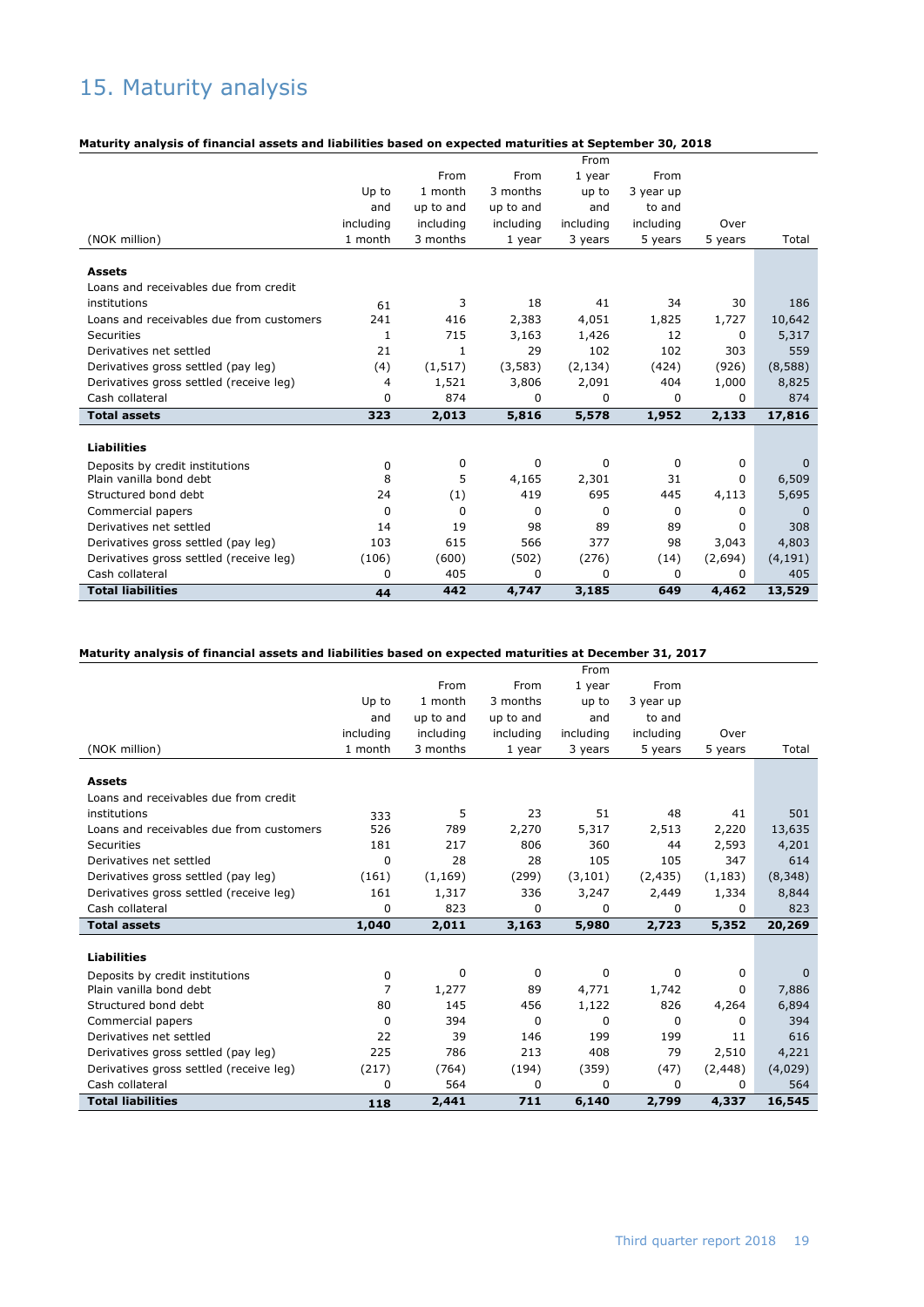| Maturity analysis of financial assets and liabilities based on expected maturities at September 30, 2017 |  |
|----------------------------------------------------------------------------------------------------------|--|
|----------------------------------------------------------------------------------------------------------|--|

|                                          |                |           |           | From      |           |          |             |
|------------------------------------------|----------------|-----------|-----------|-----------|-----------|----------|-------------|
|                                          |                | From      | From      | 1 year    | From      |          |             |
|                                          | Up to          | 1 month   | 3 months  | up to     | 3 year up |          |             |
|                                          | and            | up to and | up to and | and       | to and    |          |             |
|                                          | including      | including | including | including | including | Over     |             |
| (NOK million)                            | 1 month        | 3 months  | 1 year    | 3 years   | 5 years   | 5 years  | Total       |
|                                          |                |           |           |           |           |          |             |
| <b>Assets</b>                            |                |           |           |           |           |          |             |
| Loans and receivables due from credit    |                |           |           |           |           |          |             |
| institutions                             | 747            | 4         | 24        | 50        | 52        | 46       | 923         |
| Loans and receivables due from customers | 295            | 471       | 2,891     | 5,670     | 2,833     | 2,264    | 14,424      |
| Securitiesre                             | 80             | 322       | 1,054     | 318       | 326       | 2,542    | 4,642       |
| Derivatives net settled                  | 21             | 2         | 33        | 98        | 98        | 340      | 593         |
| Derivatives gross settled (pay leg)      | (2)            | (155)     | (1, 519)  | (2, 542)  | (2,580)   | (1,241)  | (8,039)     |
| Derivatives gross settled (receive leg)  | $\overline{7}$ | 128       | 1,685     | 2,680     | 2,611     | 1,310    | 8,421       |
| Cash collateral                          | 0              | 1,783     | 0         | 0         | 0         | 0        | 1,783       |
| <b>Total assets</b>                      | 1,148          | 2,555     | 4,168     | 6,275     | 3,341     | 5,260    | 22,747      |
| <b>Liabilities</b>                       |                |           |           |           |           |          |             |
| Deposits by credit institutions          | 0              | 0         | 0         | 0         | 0         | 0        | $\mathbf 0$ |
| Plain vanilla bond debt                  | $\overline{7}$ | 3         | 1,493     | 4,148     | 2,312     | 0        | 7,963       |
| Structured bond debt                     | 31             | 589       | 483       | 886       | 1,003     | 4,181    | 7,174       |
| Commercial paper                         | 0              | 574       | 0         | 0         | 0         | 0        | 574         |
| Derivatives net settled                  | 32             | 28        | 172       | 237       | 237       | 13       | 720         |
| Derivatives gross settled (pay leg)      | 472            | 128       | 691       | 696       | 77        | 2,451    | 4,516       |
| Derivatives gross settled (receive leg)  | (471)          | (118)     | (637)     | (638)     | (50)      | (2, 417) | (4,330)     |
| Cash collateral                          | 0              | 624       | 0         | 0         | $\Omega$  | $\Omega$ | 624         |
| <b>Total liabilities</b>                 | 72             | 1,829     | 2,203     | 5,330     | 3,579     | 4,228    | 17,240      |
|                                          |                |           |           |           |           |          |             |

The figures in the above table include principal and interest payable (receivable) at nominal value. For the figures in the above table, call and trigger dates as estimated in models are applied in the classification of the maturities. For some issues with call and trigger optionalities, the expected maturity is estimated using a sophisticated valuation system which is further described in the annual financial statements. The actual maturities might differ from these estimations.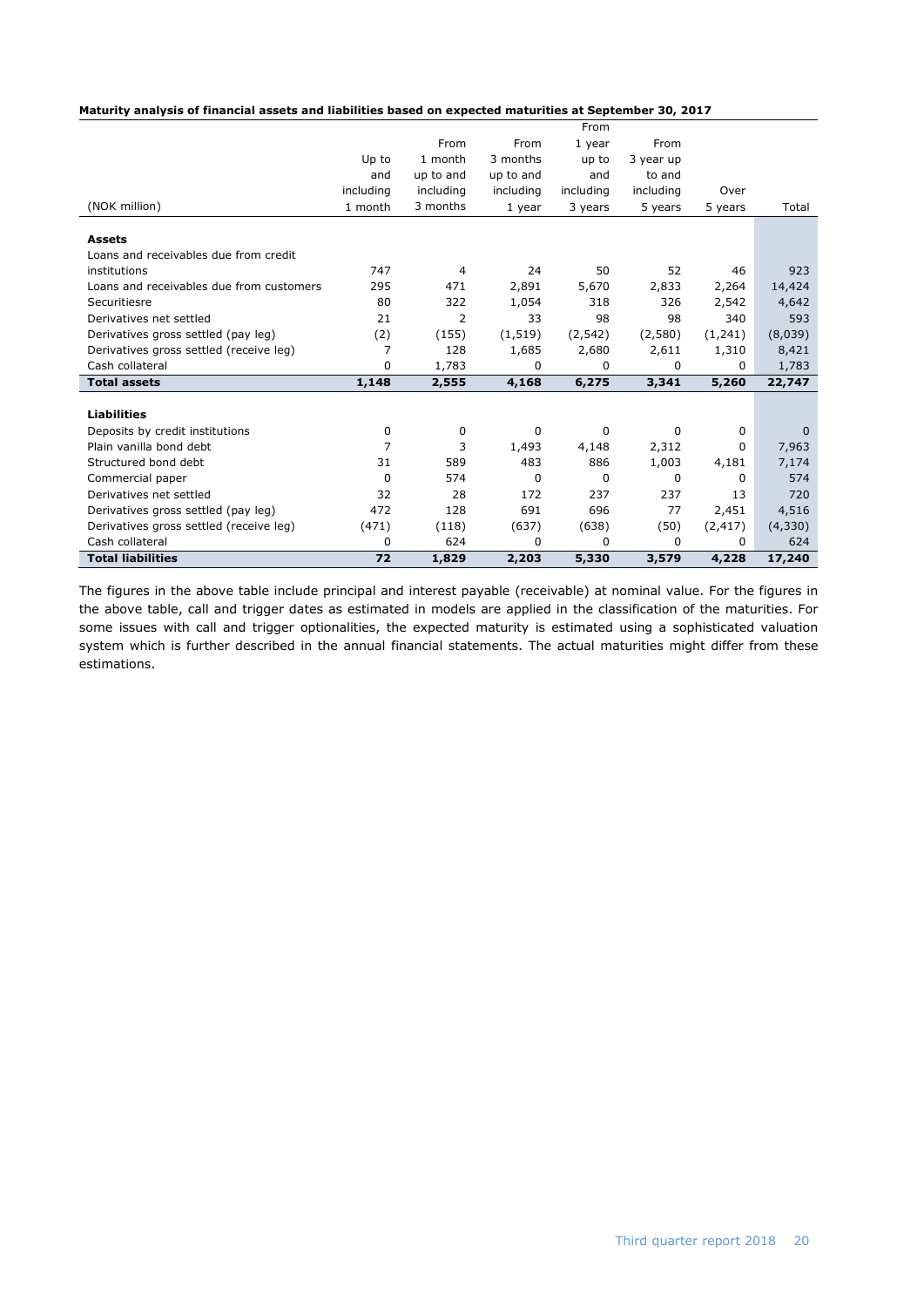# 16. Fair value of financial instruments

The methodology used for calculating fair values of financial instruments is consistent with the methodology defined in the audited annual report for the fiscal year ending 2017.

### **16.1 Sensitivity analysis**

#### Loans due from credit institutions or customers:

The following table shows the unrealized loss of each category of loans by increasing the credit spread by 1 basis point as well as the loan category percentage of the total lending portfolio.

|                              | September 30, 2018 |            | September 30, 2017 |            |
|------------------------------|--------------------|------------|--------------------|------------|
| (NOK million and percentage) | Sensitivity (1 bp) | Percentage | Sensitivity (1 bp) | Percentage |
|                              |                    |            |                    |            |
| Direct loans                 | (0.5)              | 15.0 %     | (0.5)              | 11.8 %     |
| Loans to municipalities      | (0.4)              | 13.1 %     | (0.4)              | $11.2 \%$  |
| Guaranteed loans             | (0.8)              | 71.9 %     | (1.1)              | 77.0 %     |
| <b>Total loans</b>           |                    | 100.0%     |                    | 100.0%     |

The spreads applied for fair value measurement of the combined total lending portfolio are in the range from 0 basis points to 105 basis points as of September 30, 2018 (from 0 basis points to 105 basis points as of September 30, 2017). For the combined total lending portfolio over the past two years credit spreads have changed 0.8 basis points per month in 95 percent of the time, representing NOK 1.3 million. As of September 30, 2017, a 95 percent confidence interval was 2 basis points representing NOK 5 million.

#### Securities:

Eksportfinans retrieved prices and credit spread quotes from two different market makers and pricing vendors as of September 30, 2018. Among the two different quote providers, the major price provider (Bloomberg) covered 89 percent (66 percent as of September 30, 2017).

### Bond debt:

The following table shows the unrealized gain of each category of bond debt by increasing the credit spread by 1 basis point:

|                         | September 30, 2018 | September 30, 2017 |
|-------------------------|--------------------|--------------------|
| (NOK million)           | Sensitivity (1 bp) | Sensitivity (1 bp) |
|                         |                    |                    |
| Plain vanilla bond debt | 0.8                | 1.5                |
| Structured bond debt    | 4.2                | 4.4                |

The spreads applied for fair value measurement of bond debt are in the range from 12 basis points to 78 basis points as of September 30, 2018 (from 43 basis points to 90 basis points as of September 30, 2017).

### **16.2 Financial assets measured at fair value through profit or loss**

|                                    |         | September 30, 2018 |             |        | September 30, 2017 |         |         |        |
|------------------------------------|---------|--------------------|-------------|--------|--------------------|---------|---------|--------|
| (NOK million)                      | Level 1 | Level 2            | Level 3     | Total  | Level 1            | Level 2 | Level 3 | Total  |
|                                    |         |                    |             |        |                    |         |         |        |
| Loans due from credit institutions | 556     | 855                | $\mathbf 0$ | 1,411  | 71                 | 1,581   | 0       | 1,652  |
| Loans due from customers           | 0       | 30                 | 3,735       | 3,765  | 0                  | 33      | 4,709   | 4,742  |
| <b>Securities</b>                  | 0       | 5,938              | 0           | 5,938  | 0                  | 6,199   | 0       | 6,199  |
| Financial derivatives              | 0       | 443                | 593         | 1,036  | 0                  | 548     | 776     | 1,324  |
| Other assets                       | 0       | 874                | 0           | 874    | 0                  | 1,783   | 0       | 1,783  |
| <b>Total fair value</b>            | 556     | 8,140              | 4,328       | 13,024 | 71                 | 10,144  | 5,485   | 15,700 |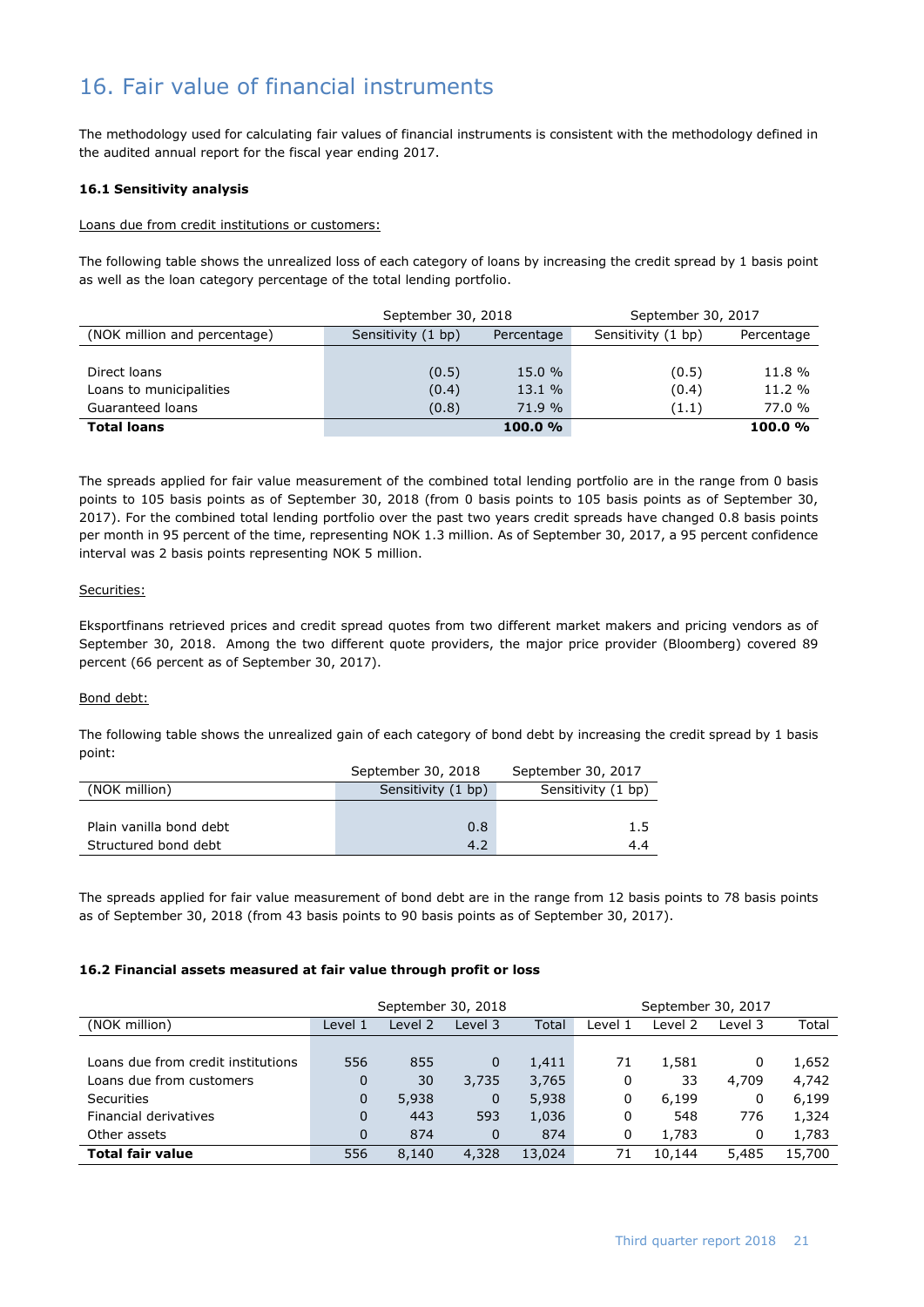### **16.3 Financial liabilities measured at fair value through profit or loss**

|                         |          | September 30, 2018 |          |       | September 30, 2017 |         |         |       |
|-------------------------|----------|--------------------|----------|-------|--------------------|---------|---------|-------|
| (NOK million)           | Level 1  | Level 2            | Level 3  | Total | Level 1            | Level 2 | Level 3 | Total |
|                         |          |                    |          |       |                    |         |         |       |
| Commercial paper debt   | $\Omega$ | 0                  |          | 0     | 0                  | 573     |         | 573   |
| Bond debt               | 0        | 0                  | 5,967    | 5,967 | 0                  | 0       | 6,567   | 6,567 |
| Financial derivatives   | $\Omega$ | 191                | 673      | 864   | 0                  | 1,472   | 429     | 1,901 |
| Other liabilities       | $\Omega$ | 405                | $\Omega$ | 405   | 0                  | 624     |         | 624   |
| <b>Total fair value</b> |          | 596                | 6,640    | 7,236 | 0                  | 2,669   | 6,996   | 9,665 |

### **Movement of level 3 financial assets**

|                                                                                        |                                                             | From January 1, 2018 to September 30, 2018     | From January 1, 2017 to September 30, 2017 |         |                                                             |                                                |                          |          |
|----------------------------------------------------------------------------------------|-------------------------------------------------------------|------------------------------------------------|--------------------------------------------|---------|-------------------------------------------------------------|------------------------------------------------|--------------------------|----------|
| (NOK million)                                                                          | Loans and<br>receivables due<br>from credit<br>institutions | Loans and<br>receivables due<br>from customers | Financial<br>derivatives                   | Total   | Loans and<br>receivables due<br>from credit<br>institutions | Loans and<br>receivables due<br>from customers | Financial<br>derivatives | Total    |
| <b>Opening balance</b>                                                                 | 0                                                           | 4,690                                          | 785                                        | 5,475   | 353                                                         | 6,260                                          | 769                      | 7,382    |
| Total gains or losses !)                                                               | $\mathbf{0}$                                                | 15                                             | (106)                                      | (91)    | 0                                                           | (327)                                          | 27                       | (300)    |
| Settlements                                                                            | $\mathbf{0}$                                                | (970)                                          | (86)                                       | (1,056) | (353)                                                       | (1,224)                                        | (20)                     | (1, 597) |
| <b>Closing balance</b>                                                                 | 0                                                           | 3,735                                          | 593                                        | 4,328   | 0                                                           | 4,709                                          | 776                      | 5,485    |
| Total gains or losses !)<br>for the period in profit or<br>loss for assets held at the |                                                             |                                                |                                            |         |                                                             |                                                |                          |          |
| end of the reporting period                                                            | 0                                                           | 15                                             | (92)                                       | (77)    | 0                                                           | (327)                                          | 33                       | (294)    |

\*) Presented under the line item 'Net gains/(losses) on financial instruments at fair value' in the statement of comprehensive income.

### **Movement of level 3 financial liabilities**

|                                                                                                                               |              | From January 1, 2018 to September 30, 2018 |             | From January 1, 2017 to September 30, 2017 |                          |          |  |
|-------------------------------------------------------------------------------------------------------------------------------|--------------|--------------------------------------------|-------------|--------------------------------------------|--------------------------|----------|--|
| (NOK million)                                                                                                                 | Bond debt    | Financial<br>derivatives                   | Total       | Bond debt <sup>3)</sup>                    | Financial<br>derivatives | Total    |  |
| <b>Opening balance</b>                                                                                                        | 6,777        | 414                                        | 7,191       | 11,286                                     | 823                      | 12,109   |  |
| Total gains or losses 1) 2)                                                                                                   | (183)        | 271                                        | 88          | 527                                        | (269)                    | 258      |  |
| Issues                                                                                                                        | $\mathbf{0}$ | $\mathbf 0$                                | $\mathbf 0$ | 2,000                                      | 0                        | 2,000    |  |
| <b>Settlements</b>                                                                                                            | (627)        | (12)                                       | (639)       | (7, 246)                                   | (125)                    | (7, 371) |  |
| Transfers                                                                                                                     | $\mathbf{0}$ | $\mathbf 0$                                | $\mathbf 0$ | 0                                          | 0                        | 0        |  |
| <b>Closing balance</b>                                                                                                        | 5,967        | 673                                        | 6,640       | 6,567                                      | 429                      | 6,996    |  |
| Total gains or losses 1) 2)<br>for the period in profit or loss<br>for liabilities held at the end of<br>the reporting period | (182)        | 285                                        | 103         | 507                                        | (263)                    | 245      |  |

<sup>1)</sup> Presented under the line item 'Net gains/(losses) on financial instruments at fair value' in the statement of comprehensive income.

<sup>2)</sup> For liabilities, positive figures are represented as losses and negative figures are represented as gains.

<sup>3)</sup> Structured bond debt and plain vanilla bond debt have been classified as bond debt as of June 30, 2017.